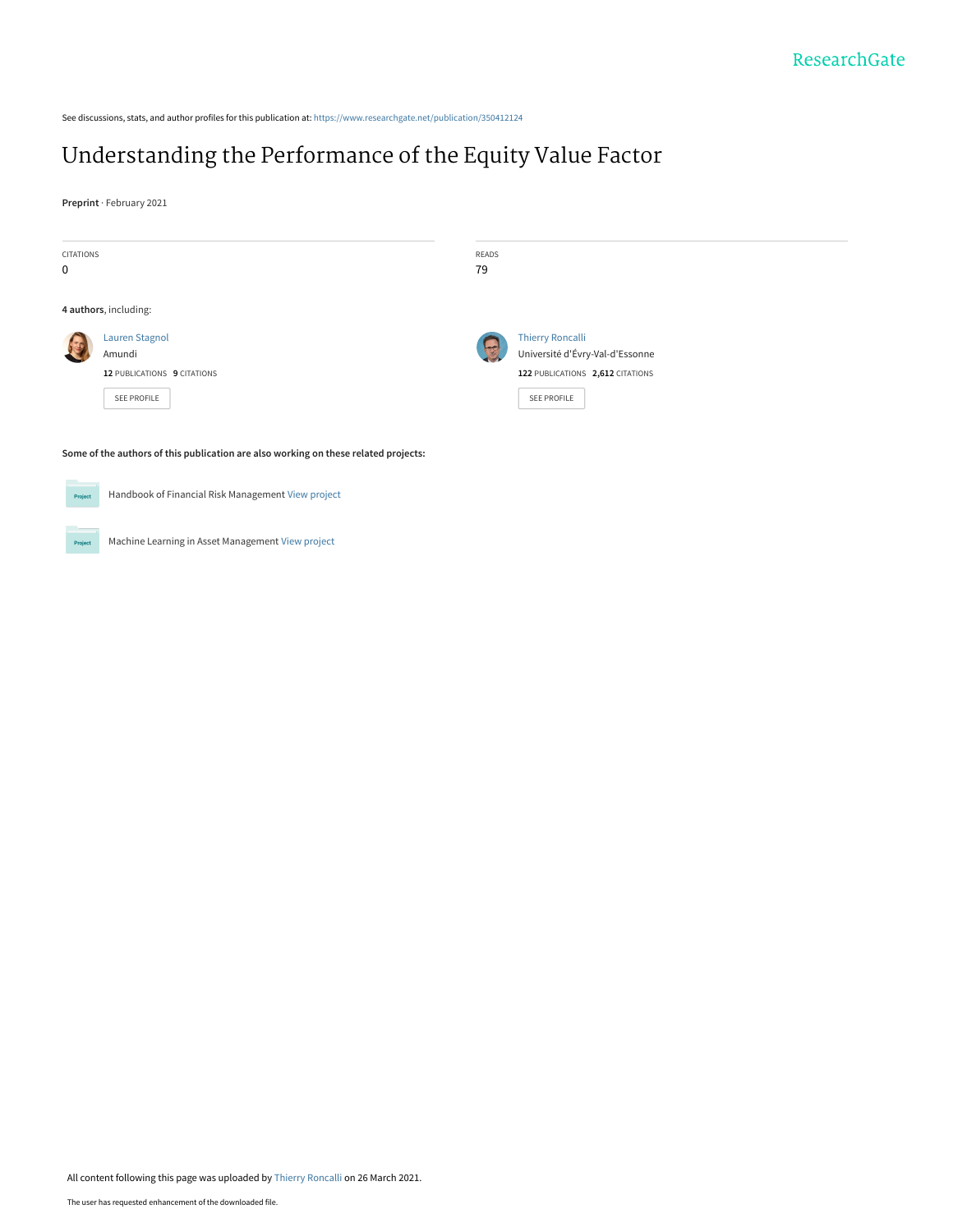# Understanding the Performance of the Equity Value Factor<sup>∗</sup>

Lauren Stagnol Quantitative Research Amundi Asset Management, Paris lauren.stagnol@amundi.com

Thierry Roncalli Quantitative Research Amundi Asset Management, Paris thierry.roncalli@amundi.com bruno.taillardat@amundi.com

christian.lopez@cpr-am.com Bruno Taillardat Smart Beta Team Amundi Asset Management, Paris

Christian Lopez Strategic Investment Advisor CPR Asset Management, Paris

February 2021

#### Abstract

After decades of sound performance, doubts have been raised on the ability of the equity value factor to continue to deliver a positive performance in the aftermath of the 2008 Global Financial Crisis. Indeed, in a context dominated by low yields, sluggish growth and subdued inflation combined with an accelerating digitalization of the economy, the performance of value strategies struggled over the past decade. In this paper, we investigate potential drivers behind this performance lag, such as macroeconomic and microeconomic determinants, ESG characteristics or credit-borrowed components. Based on European and American data, we find that inflation and tightening credit spread levels are the most supportive factors for value stocks. As far as interest rates are concerned, their sustained low levels prevented the value stock universe from clearing its most distressed issuers, also known as "deep value", and thus dampened value performance. As a matter of fact, we show that value has not been systematically an investment strategy bearing a heightened default risk. Our ESG analysis corroborates the "transatlantic divide", the historical gap between the U.S. and Europe on this front, and shows that value and growth stocks are not necessarily all brown and green stocks. In addition, we demonstrate that the small cap segment has not been the magical cure to value underperformance. Finally, we conclude that value is not dead yet, and might even have bright days ahead considering the current improvements in market sentiment, especially if inflation does materialize. Nevertheless, we also emphasize that the current value risk factor is probably different in nature from the one we observed during the golden age of value investing at the beginning of the 2000s. Indeed, trading facilities, ease of access to fundamental data for a large number of investors, ESG investing and the digitalization of the economy may have changed the rules of the game.

Keywords: Value, risk factor, risk premium, factor investing, valuation, deep value, inflation, interest rates, ESG, carbon risk.

JEL classification: C50, G11, G12.

<sup>\*</sup>We would like to thank Frédéric Lepetit, Alessandro Russo and Takaya Sekine from Amundi for their helpful comments as well as Anastasiya Semenova, Maxime George, Tony Hong and Steve Kidd from Moody's Analytics CreditEdge<sup>TM</sup> for their support on credit data.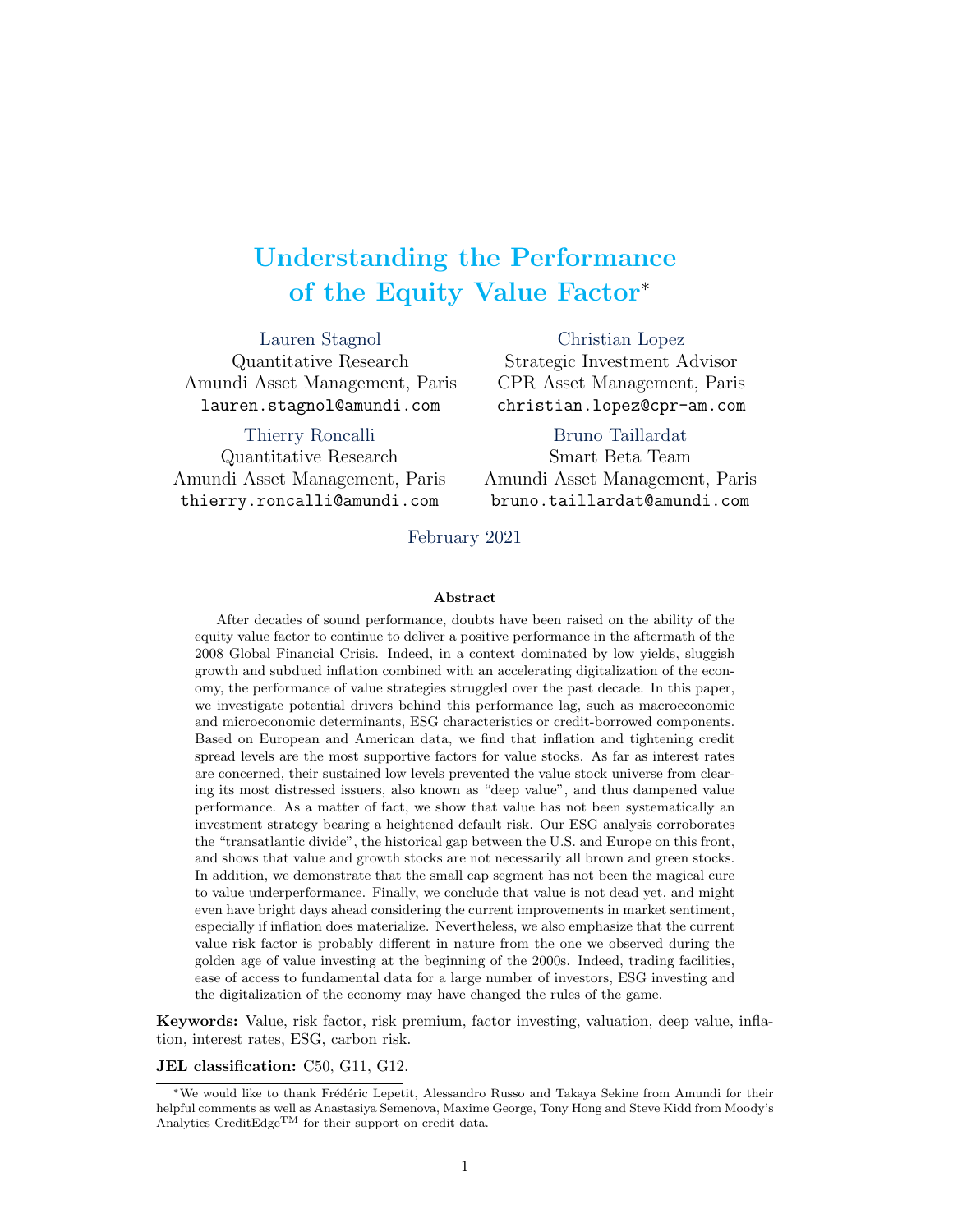## 1 Introduction

First advocated by [Graham and Dodd](#page-24-0) [\(1934\)](#page-24-0), formalized later by [Basu](#page-24-1) [\(1983\)](#page-24-1) with his work on the empirical relationship between price-to-earnings ratios and stock returns, and then by [Fama and French](#page-24-2) [\(1992\)](#page-24-2) with their research on book-to-price in the 1990s, the popularity of the value factor has been increasing ever since among both academics and practitioners. Value investors buy securities that trade below their own perceived "intrinsic value". The differential between an investor's opinion on the firm's intrinsic value and the market price usually resides in diverging views on the company's ability to generate cashflows in the future. Metrics commonly used to make such an assessment can be divided into two approaches: (1) comparing the fundamentals to market value such as book-tomarket, price-to-earnings or price-to-cash-flows [\(Fama and French,](#page-24-2) [1992,](#page-24-2) [1993\)](#page-24-3), or (2) more standalone measures such as dividend yield, dividend growth, operating cash-flows, earnings growth, cash flow yield [\(Chan](#page-24-4) et al., [1991\)](#page-24-4). In this framework, a value investor then bets on the future outperformance of such stocks.

Different explanations compete to elucidate the value premium or the value anomaly. The first explanation is behavioral, and postulates that investors may tend to believe that past winners will remain ahead of the losers. Investors would tend to over-react and would make errors when forecasting future growth path, undermining value stocks' earnings paths and inflating those of "glamour" stocks, which in turn drives the gap between value and growth performance. Therefore, according to this theory, value investors would simply be contrarian [\(Lakonishok](#page-25-0) et al., [1994\)](#page-25-0). The second explanation is rather risk-based and lies in the idea that value firms would be fundamentally riskier. Hence an investor would require a higher premium, because the riskiest firms being priced lower would have a lower priceto-book ratio, and would therefore appear more appealing in terms of valuation [\(Fama and](#page-24-5) [French,](#page-24-5) [1998\)](#page-24-5). In this approach, value is a skewness risk premium, for which an investor should be rewarded for bearing default risk.

Nevertheless, the value premium has been under close scrutiny in the past decade. With sustained underperformance since the 2008 Global Financial Crisis (GFC), it has been thrown under the bus by an increasing number of academics and practitioners. Even Eugene Fama and Kenneth French, its famous proponents, attempted to verify if the value premium still exists [\(Fama and French,](#page-24-6) [2020\)](#page-24-6). Such questioning is legitimate, because the value factor (as defined by Fama and French) lost 32% in the U.S. and 25% in Europe between December 2019 and September 2020. And this lousy performance was the straw that has broken the camel's back. Indeed, cumulative performance has exhibited a severe downward trend since the GFC, dropping to levels reached as far back as in 2001. Then one could wonder if value is dead yet.

The paper is organized as follows. In Section 2, we detail what we mean by value and its statistical characteristics. We precisely define the differences between value investing, value style, valuation, value risk factor and value risk premium. We also touch on recent changes in the market micro-structure, and their possible impact on the value premium. In Section 3, we focus on both its macroeconomic and microeconomic determinants. We estimate the empirical relationships between the value performance and the standard economic risk factors such as interest rates, inflation and the credit environment. Moreover, we focus on the specific behavior of deep value stocks. Section 4 highlights the market factors that could be held responsible for the recent poor performance of value investing. Thus, we explore the impact of ESG investing, carbon risk, small cap effects and intangible assets. Section 5 offers some concluding remarks.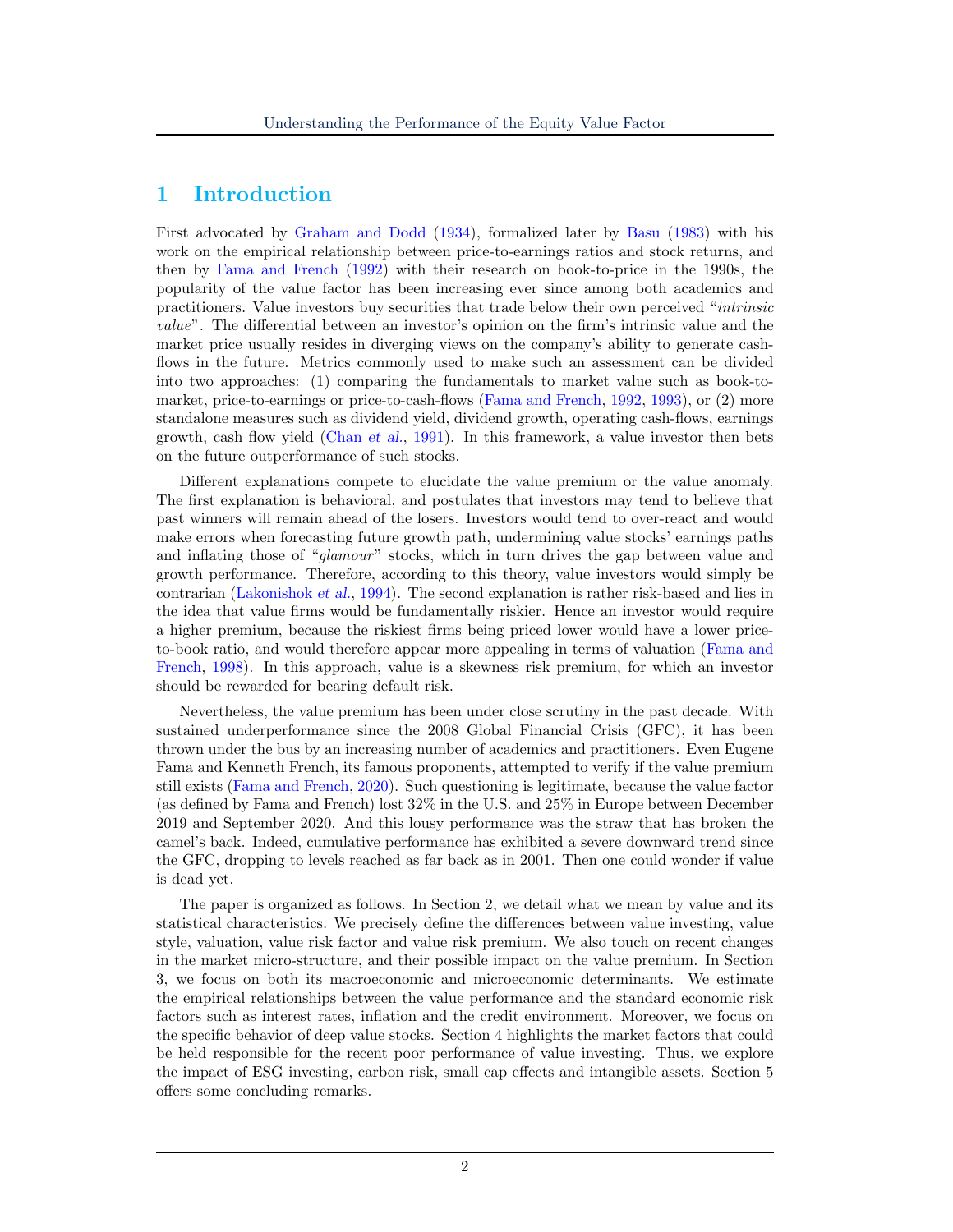### 2 What does value mean?

#### 2.1 Interconnectedness between value investing, valuation and the value risk factor

In this paper, we want to grasp the drivers behind the recent underperformance of the value risk factor per-se. Improving our understanding may teach a lesson going forward. To achieve this goal, we must nevertheless define precisely what we would like to measure. This is because value covers many concepts that are related and different. For instance, value investors encompass asset managers and asset owners that believe in value investing. This means that they apply a stock picking style, where they compare the fundamental value of the stock with its market value. Therefore, value investors should buy stocks that are undervalued and sell stocks that are overvalued. This definition reflects the *raison d'être* of active management. Indeed, active managers think that the market is not efficient. They then buy some stocks because they hope that their prices will go up. In this case, we notice that value investing and active management are highly related.

However, the academic literature shows that the value style is not unique for building a stock picking process. Indeed, there are other management styles, such as the low-volatility, quality or growth styles. In particular, one investment style seems to attract many investors and dominates the other. This is the momentum style, which has been exposed by [Jegadeesh](#page-25-1) [and Titman](#page-25-1) [\(1993\)](#page-25-1). According to [Grinblatt](#page-25-2) at al. [\(1995\)](#page-25-2), the momentum style far dominates the value style, since more than 70% of equity mutual funds are in fact momentum investors. Nevertheless, when we ask investors if they are value or momentum investors, most of them would pick the first answer. This is normal since value investing is more rational than momentum investing. Nobody wants to invest in stocks that are overvalued.

The concept of valuation is then central when we refer to value. Valuation is also extensively used by commodity investors, currency investors or bond investors to understand if the asset is overvalued or undervalued by the market. Therefore, we must think that value is everywhere, whereas in fact, this is not exactly true. When we refer to value, we implicitly refer to the stock market, because of the opposition between value stocks and growth stocks. In other asset classes, we may define undervalued and overvalued securities, but we do not define value and growth assets. For instance, the concept of value/growth bonds or value/growth currencies does not exist. Therefore, value is very specific to the stock market. And even though value and valuation are related, they cover two different things. Given the performance of value these last ten years, the question of the death of value investing is justified. However, the question of the death of valuation is inappropriate and irrelevant since financial markets and active management exist because of valuation.

We may wonder why equity value investing is so unique or singular. We have partially answered this question because of the value/growth opposition. Another piece of the puzzle is the academic consensus of the value definition around the Fama-French model. As we have already said in the introduction, we need a model or some metrics to define a firm's intrinsic or fair value. In the case of equity, the Fama-French model based on the book-to-market statistic has become widely accepted as the benchmark model. It has been accepted not only by academics, but also by professionals. Furthermore, many investment portfolios are based on the Fama-French model or an extended version of the Fama-French approach with several criteria and metrics. If we consider corporate bonds for instance, the Merton model may also be seen as a reference model for defining overvalued and undervalued bonds. Nevertheless, the calibration of the Merton model is so difficult that it is not a widely accepted benchmark model by professionals.

Among investment portfolios managed with the Fama-French value factor, factor invest-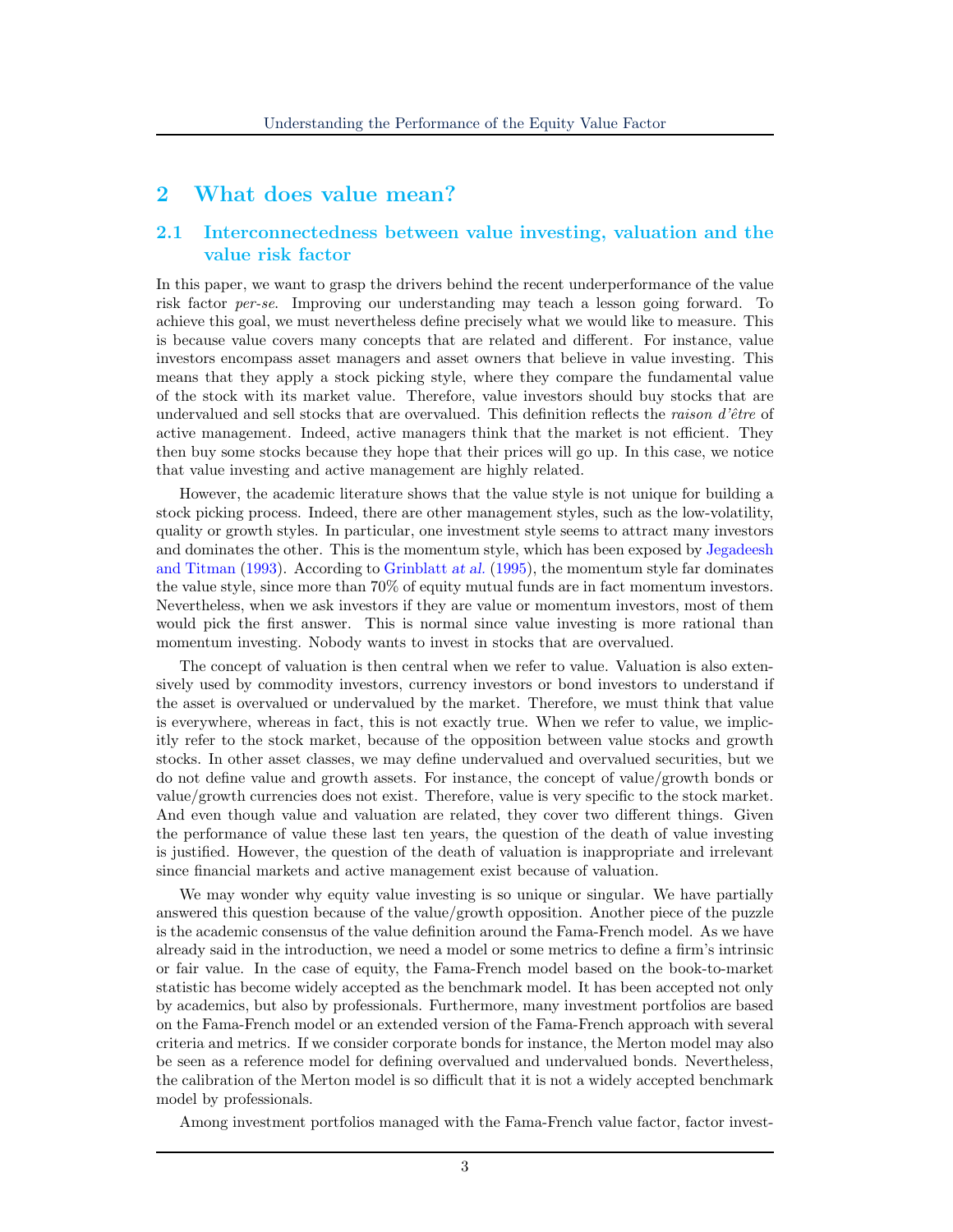ing portfolios take a special place within value investing. The underlying idea of factor investing is to assume that there is not only one common risk factor, but several common risk factors that explain the systematic part of stock returns. Since the specific part (or the alpha) of investment portfolios decreases with diversification, it does make sense to directly build a diversified equity portfolio using these common risk factors. Thus, the professional consensus considers that the common risk factors are the traditional beta defined by the CAPM and alternative betas such as size, value, momentum, low-volatility and quality. We notice that the concept of beta only makes sense with respect to a risk factor. Therefore, value refers to the value risk factor in factor investing.

Again, we may wonder whether the issue is the death of the value risk factor, meaning that the value risk factor is not significant when explaining the cross-section of stock returns. This is not the case since the explanatory power of the value risk factor continues to be relatively high. According to Drei [et al.](#page-24-7)  $(2019)$ , the value risk factor is behind the quality risk factor in North America, but at the same level as the momentum risk factor between 2014 and 2019. In the Eurozone, the value risk factor has the largest explanatory power among the alternative betas.

Nevertheless, there is a clear difference between the traditional beta and the alternative betas. The traditional beta corresponds to the long-only market portfolio, whereas alternative betas are defined with respect to long/short portfolios. The market risk premium is then defined as the expected return of the market portfolio. In order to define the value risk premium, the risk factor must be long on the value stocks and short on the anti-value (or growth) stocks. While switching the long and short exposures has no impact when considering a risk factor analysis, the choice of the long and short legs is crucial when defining the risk premium associated with an alternative beta. When we speak about the value risk premium, we explicitly assume that value stocks outperform growth (or anti-value) stocks. We face the same issue with the size, momentum, low-volatility and quality risk premia. These choices are at the core of the construction of factor investing portfolios. Therefore, the underlying question does not concern the value style, the valuation approach, or the value risk factor, but the equity value premium as used in a factor investing framework.

#### 2.2 The value risk premium

In the sequel, we mainly based our analysis on the Fama-French definition of the value risk factor, namely using the book-to-market and called  $HML<sup>1</sup>$  $HML<sup>1</sup>$  $HML<sup>1</sup>$ . Therefore, when referring to growth stocks, we actually allude to anti-value stocks (the ones with the lowest bookto-market). We have deliberately decided to take such an agnostic view because it is the benchmark. Even though the value risk factor may be differently implemented in factor investing portfolios, we think that the well-known HML factor is representative of its average performance. Contrary to academic research, we focus on a shorter period corresponding to the last 20 years, and more specifically in the last decade corresponding to the value crisis.

There is no doubt that value 30 years ago is not the same as today. Indeed, in the last decade, alongside the developments in the electronic trading market thanks to advances in the internet, transaction costs substantially shrank, easing investors' ability to arbitrage in the short-term. For example, [Chordia](#page-24-8) et al. [\(2001\)](#page-24-8) showed that the average bid-ask spread was practically cut by half for U.S. equities between 1988 and 1998, and the average

$$
HML = \frac{1}{2} (Small Value + Big Value) - \frac{1}{2} (Small Growth + Big Growth)
$$
 (1)

Thus it should be noted that the HML factor is not sector neutral.

<span id="page-4-0"></span><sup>&</sup>lt;sup>1</sup>The Fama French factor is built using the value-weight portfolios on book-to-market: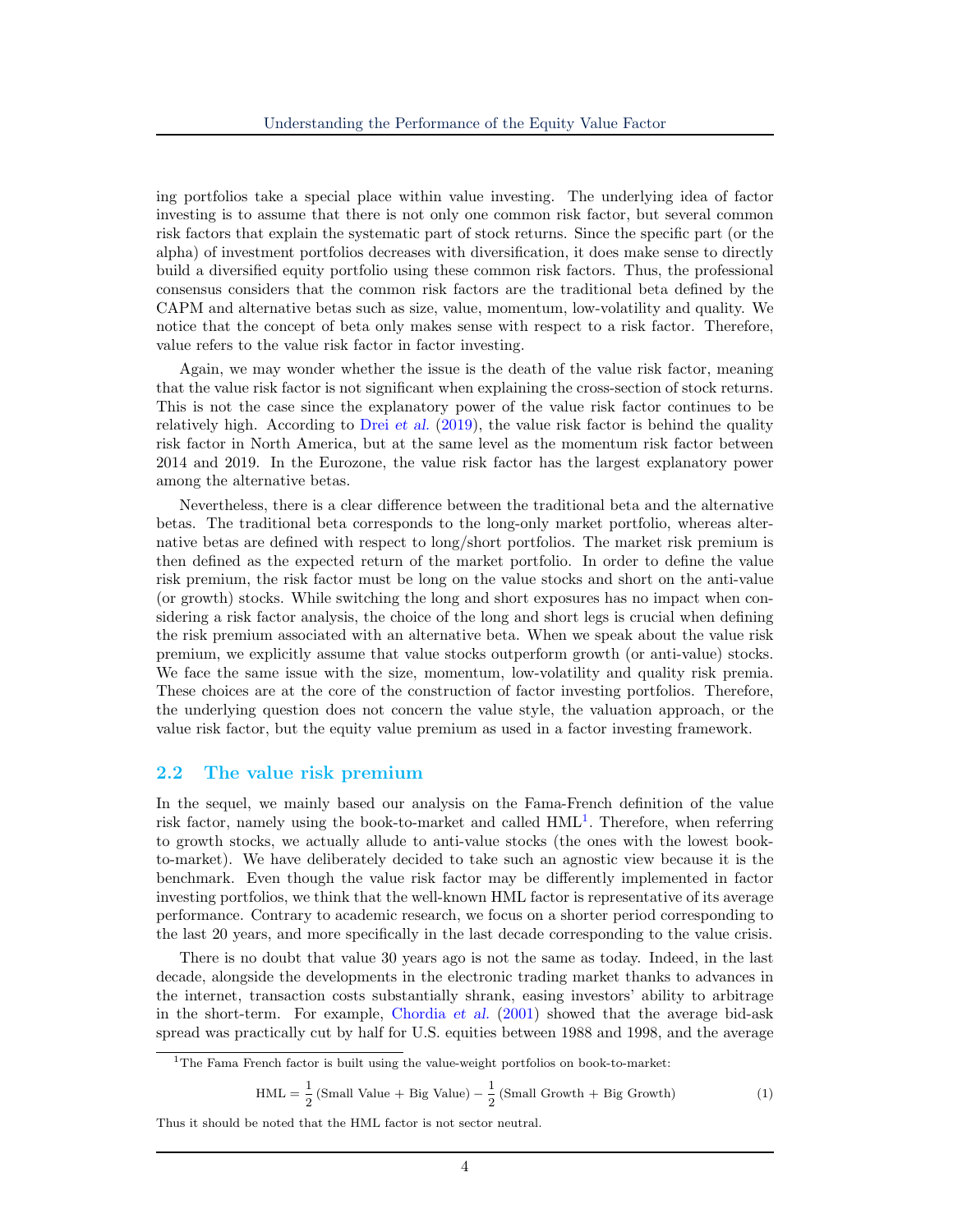<span id="page-5-0"></span>

| Europe          | 2000-2020 | 2000-2009 | 2010-2020 | 5th       |           |
|-----------------|-----------|-----------|-----------|-----------|-----------|
| Mean            | $0.29\%$  | $1.04\%$  | $-0.39\%$ | $-2.19\%$ |           |
| Median          | 0.27%     | 0.73%     | $-0.54\%$ | $-2.24\%$ |           |
| Variance        | 7.87%     | 7.73%     | 7.02%     | 13.04%    |           |
| <b>Skewness</b> | 0.30      | 0.29      | 0.30      | $-0.99$   |           |
| Kurtosis        | 2.72      | 3.06      | 3.30      | 2.41      |           |
| USA             | 2000-2020 | 2000-2009 | 2010-2020 | 5th.      | $5th*$    |
| Mean            | $0.08\%$  | 0.65%     | $-0.44\%$ | $-0.12\%$ | $-1.27%$  |
| Median          | $-0.10\%$ | $0.32\%$  | $-0.47\%$ | $-2.13\%$ | $-2.37\%$ |
| Variance        | 10.55%    | 13.86%    | 6.98%     | 53.91%    | 42.95%    |
| <b>Skewness</b> | 0.12      | 0.15      | $-0.53$   | 0.29      | $-1.27$   |
| Kurtosis        | 3.11      | 1.88      | 4.98      | 0.18      | 1.33      |

Table 1: Empirical moments of the HML monthly returns

Source: Authors' calculations based on Kenneth French data from 31/12/2000 to 31/12/2020.

Note: 5th corresponds to the lowest 5th percentile of the distribution of the respective market factor returns, that is Nov. 2000, Feb. 2001, Sep. 2001, Jul. 2002, Sep. 2002, Jun. 2008, Sep. 2008, Oct. 2008, Feb. 2009, Dec. 2018, Feb. 2020 and Mar. 2020 for the U.S. In Europe, it corresponds to Sep. 2001, Jul. 2020, Sep. 2002, Jan. 2008, Sep. 2008, Oct. 2008, Jan. 2009, May 2010, Aug. 2011, Sep. 2011, May 2012 and Mar. 2020. For USA 5th\*, we discard the monthly return of Nov. 2000.

trading daily volume per stock doubled. This trend has continued in the 21<sup>st</sup> century. This is key for a mean-reverting strategy such as value. Therefore, one could wonder whether the investment horizon of value investors has shortened over the years and if the long-term horizon of value investors is compatible with this short-term arbitrage. On top of that, internet development has also democratized access to knowledge and data, and the financial world is no exception. Thanks to data providers, a rising share of fund managers has gained access to corporate financial statements with a click of a mouse. A phenomenon that also might have increased short-term arbitrage of value in the past decades.

Within the factor investing literature, value belongs to the "pure risk premia" category. This is not a market anomaly. More specifically, it is considered as a skewness risk premium, that is supposed to pay off in good market conditions but would suffer a performance drag in case of market downturns. Indeed, as an alternative risk premium, it implies that a value investor bears the risk in bad times. This type of strategy can therefore be compared to the payoff of a short put + long call option [\(Roncalli,](#page-25-3) [2017\)](#page-25-3). In Figure [20](#page-26-0) in Appendix [A.1,](#page-26-1) we have plotted the distribution of the monthly returns from HML Europe and HML USA. We worked on the full sample and split it into two sub-periods (up to December 2009 and since January 2010). In addition, keen to analyze the payoff in turbulent markets, we isolated the returns in periods of market downturns. Table [1](#page-5-0) highlights the main characteristics of these distributions. For both the U.S. and Europe, we observe a slight positive skew for the full sample. Average returns were higher for the first decade of our analysis, both in Europe and the U.S. These results highlight the deterioration of value since 2010, corroborating stylized facts. Finally, the analysis of market downturns highlights the negative skewness of the distribution of HML returns in Europe, a property expected of a skewness risk premium such as the value premium. In the U.S., oddly we do not observe such an effect. However, we should bear in mind that the periods of market downturn in the U.S. include the bursting of the tech bubble, where the value risk factor has strongly rallied. When discarding the data from November 2000, we do find a negative skewness. These results confirm the pure risk premium feature of the value risk factor.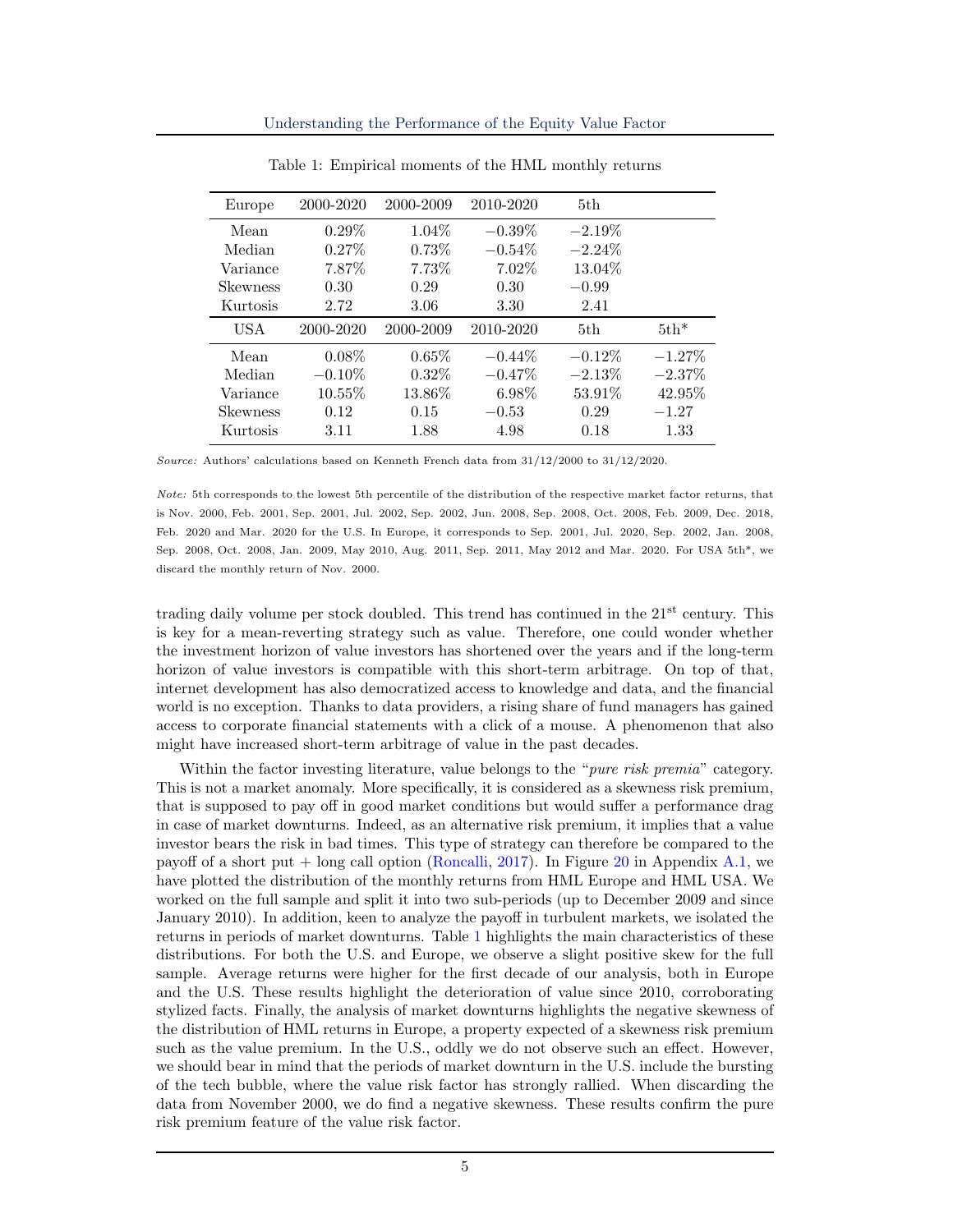### 3 Economic analysis of the value risk factor

#### 3.1 Macroeconomic determinants of the value strategy

In this section, we are keen to assess the macroeconomic determinants of the value factor<sup>[2](#page-6-0)</sup>. We recall that [Fama and French](#page-24-3) [\(1993\)](#page-24-3) used book-to-market sorting portfolios to build the High Minus Low or HML risk factor. More specifically, we will study its relationship with interest rates (distinguishing between the level and slope of the yield curve), inflation dynamics, volatility regimes, periods of recession and credit market conditions.

<span id="page-6-1"></span>Figure 1: Cumulative performance of the HML factor (long value, short growth)



Figure [1](#page-6-1) represents the cumulative performance of the HML factor in the U.S. and Europe since the beginning of the 1990s. Since then, and up to the late 2000s, the value risk factor has enjoyed strong performance, although it certainly suffered when it became clear that the dot-com bubble was forming. However, when the bubble bursts in March 2000, value experienced one of its most powerful rallies. This is driven by the nature of this crisis marked by the polarization between Technology and Telecom sector stocks that were crushed by market players, and the other sectors of the economy that withstood. Being long value and short on growth stocks was without any doubt detrimental between 1998 and 2000, but then a sound turnaround played out for HML. Merely at that time, being a value or growth investor actually meant betting on a sector's performance, rather than on true "valueness" of underlying stocks. In that matter, the dot-com bubble remains an atypical event for value, which is not expected to display such outperforming returns during a crisis. In a sense, the dot-com bubble is a pure financial crisis of valuation and its impact on the economy has been limited compared to the 1929 Great Depression or the 2008 Global Financial Crisis. However, after peaking in the wake of the dot-com bubble burst until the beginning of 2007 (mid-2008 in Europe, but to a lesser extent), value has plummeted sharply. Until last September, 2020 was about to be coined the worst year for value, but a small turnaround was triggered. These findings apply both in the U.S. and Europe. As a matter of fact, performances on both sides of the Atlantic seem to co-move, although the

<span id="page-6-0"></span> $2$ The analysis has been conducted with the Kenneth French library data available at the following website: [http://mba.tuck.dartmouth.edu/pages/faculty/ken.french/data](http://mba.tuck.dartmouth.edu/pages/faculty/ken.french/data_library.html) library.html. We use the monthly Fama-French three factors (MKT, SMB and HML) for the U.S. and Europe, both in USD with historical data starting from July 1926 and July 1990, respectively.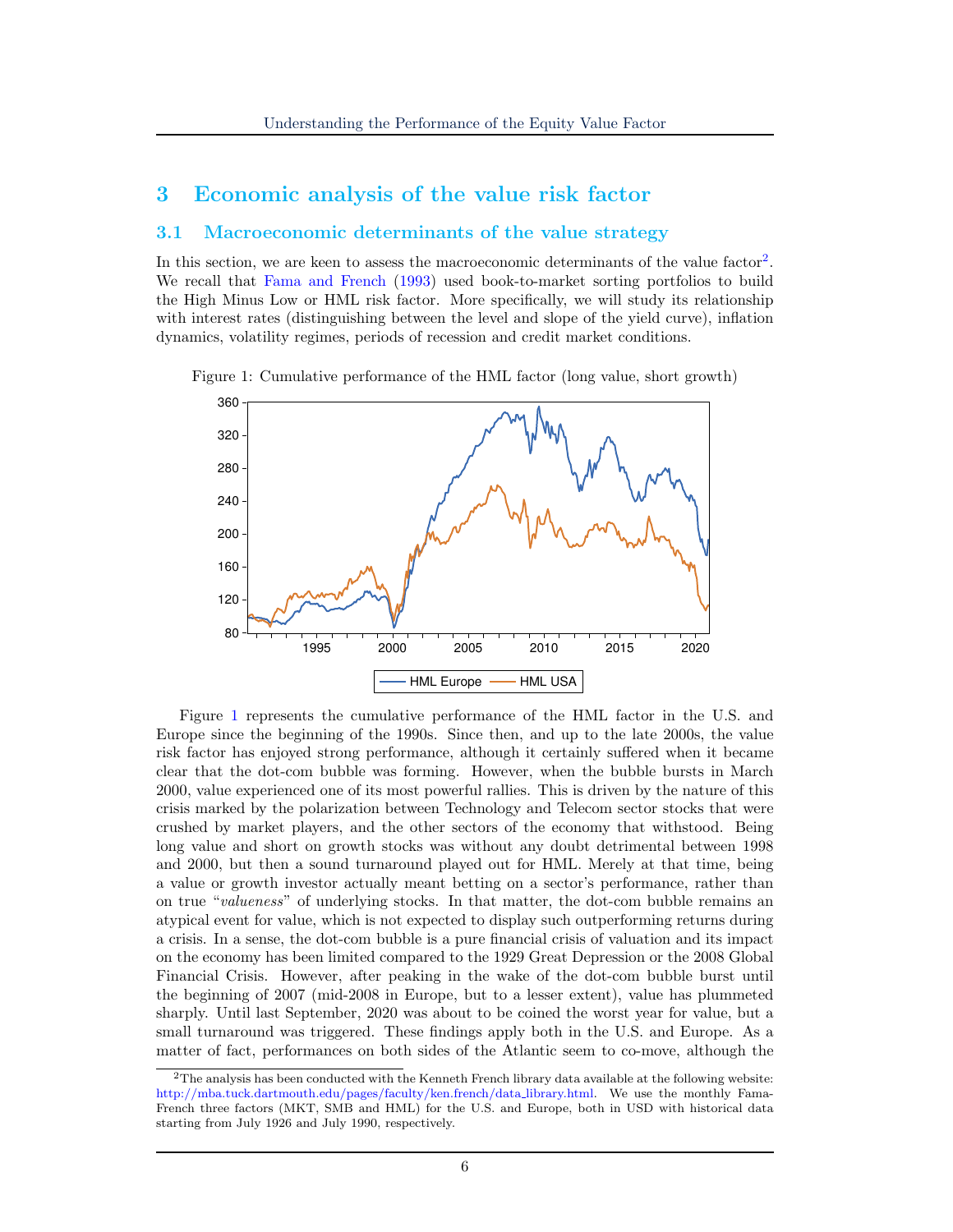U.S. has not managed to catch up with the outperformance Europe accumulated at the beginning of the 2000s, where they were clearly de-correlated.

In order to understand the performance drag on value returns in recent decades, we investigated its ties to the interest rate environment and monetary policy stance. First, based on data for 10Y interest rates and the 10Y-2Y yield curve slope, we cannot establish a strong conviction on the co-movements of the value risk factor with interest rates<sup>[3](#page-7-0)</sup> as shown in Figure [2.](#page-7-1) Indeed, interest rates have experienced a continuous downward trend, but the value premium was much more volatile.

Figure 2: Historical interest rates movements in bps (level and slope)

<span id="page-7-1"></span>

<span id="page-7-2"></span>Figure 3: Average monthly return of the value risk factor (in  $\%$ ) across interest rates and inflation regimes



In Figure [3,](#page-7-2) we extend the previous analysis by investigating the average performance of the value factor across different yield curve movements. We find similar patterns in the U.S. and Europe. Value tended to outperform when the level of interest rates increased and when the yield curve steepened. This is consistent with the economic theory. When the economy is growing at a solid pace, this generally translates into an upward movement in interest rates, combined with a steepening yield curve. Therefore, value stocks usually perform well in such an environment, where earnings of value stocks grow faster than growth stocks. Actually, because of their cash flow structure, the equity duration of value stocks

<span id="page-7-0"></span> ${}^{3}$  For the U.S., we use the monthly 10Y and 2Y Treasury constant maturity rate from the Federal Reserve Bank of St. Louis database. The sample starts in July 1976. For Europe, we chose the monthly German 10Y and 2Y benchmark bond. Data was retrieved from Factset, and the sample starts in August 1997.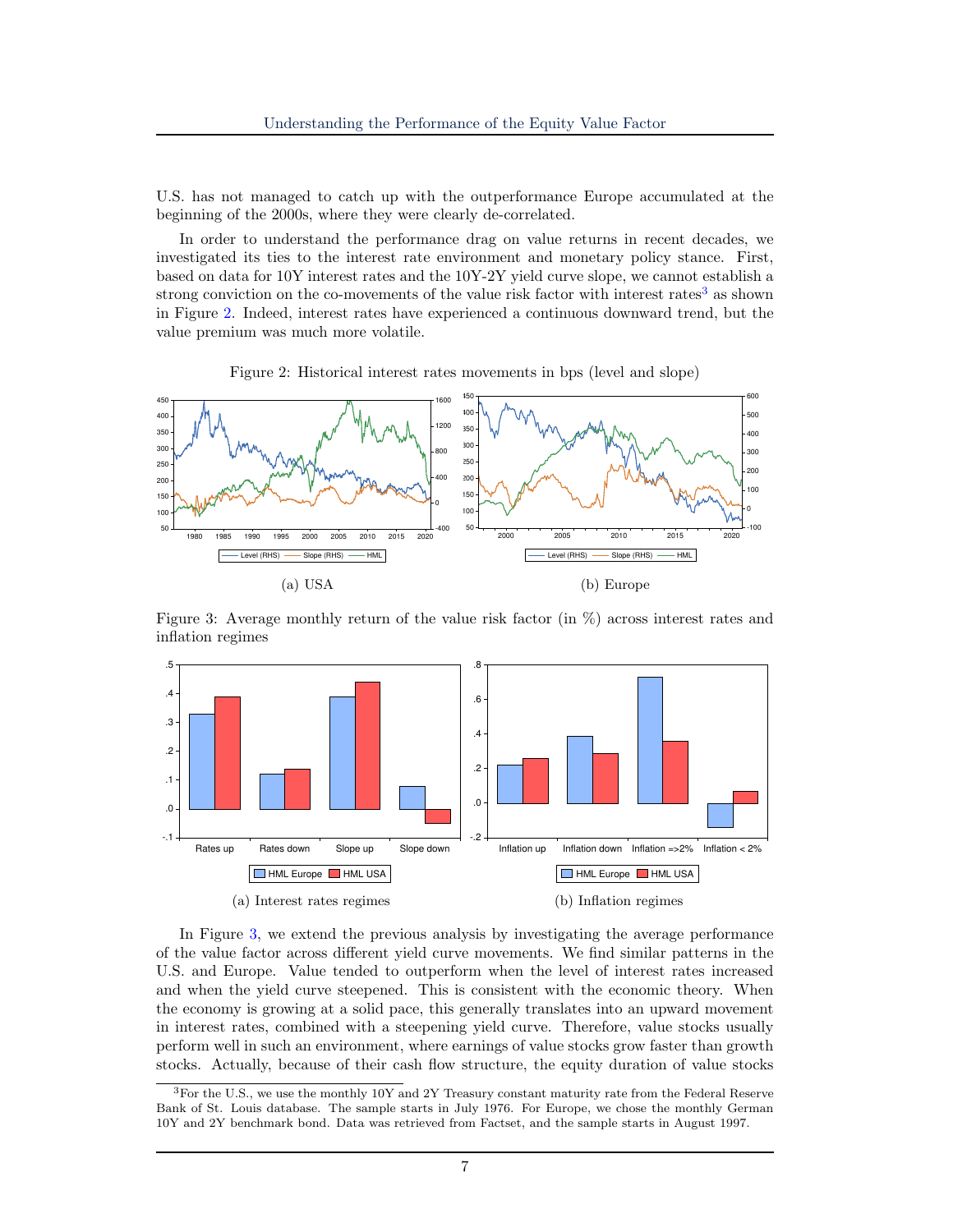is often considered as shorter than the equity duration of growth stocks, because the latter have cash flows that pay out in the distant future (Schröder and Esterer,  $2016$ ). Thus, when interest rates are high, value stocks are priced higher than growth stocks, since a lower share of their earnings is deeply discounted in the future. Conversely, growth stocks are generally favored in a low-interest rate regime, where such a discount is very low. However, value stocks also have a higher cash flow beta [\(Campbell and Vuolteenaho,](#page-24-9) [2004\)](#page-24-9). This makes them fluctuate with the economy's health and therefore they tend to be concentrated in cyclical sectors such as Financials or Industrials. It should be noted that such interaction with a rising interest rate regime illustrates the antagonistic payoff profile of the value risk factor compared to the low-volatility factor. Indeed, the latter usually shows the strongest performance when rates are on a downward trend [\(Stagnol and Taillardat,](#page-25-5) [2017\)](#page-25-5).

In a similar manner, we examine whether an inflationary environment (usually fueled by a growing economy) is conducive to the value  $\text{premium}^4$  $\text{premium}^4$ . Specifically, we analyze how value returns historically behaved when inflation was rising or high (equal or above to 2%). In Figure [3,](#page-7-2) we notice that value outperformed when inflation was in high regime, both in the U.S. and Europe. Still, judging by the close performance for increasing or decreasing inflation, HML performance seems more sensitive to the level of inflation rather than its direction. This is in line with the essence of value stocks, which have a higher expected profit in the short term than growth stocks, for which profits are much further down the road.

In Figure [1](#page-6-1) we have seen that market turmoil seems to have a significant impact on the value premium, as suggested by the sharp rise after the dot-com bubble burst, but also the drops from the GFC, the European debt crisis or the COVID-19 breakout. In Figure [4,](#page-8-1) we note that value tended to track the VIX in the U.S. before 2004. However, the relationship seems to have reversed since this period. Periods of low volatility appear to have coincided with the outperformance of the value risk factor.



<span id="page-8-1"></span>Figure 4: Relationship between the historical volatility (in  $\%$ ) and the HML performance

European data (VSTOXX for the Eurostoxx volatility), graphically conveys the same idea[5](#page-8-2) . However, from Figure [5,](#page-9-0) we cannot draw any clear conclusions on the impact of

<span id="page-8-0"></span><sup>4</sup>For the U.S., we use the monthly Consumer Price Index (CPI) for All Urban Consumers (All Items in U.S. City Average since January 1948 from the Federal Reserve Bank of St. Louis database) while we use the Euro Area HICP from the OECD in Europe (series starting in January 1997). Both time-series are percentage change from the same period of the previous year.

<span id="page-8-2"></span><sup>5</sup>VIX data for the U.S is from the Chicago Board Options Exchange, corresponds to the implied volatility on the S&P 500, and starts in January 1990. For Europe, we used the VSTOXX index based on the Euro Stoxx 50, whose inception date goes back to January 1999. We split the sample between high and low regimes based on the average volatility index value over the whole sample.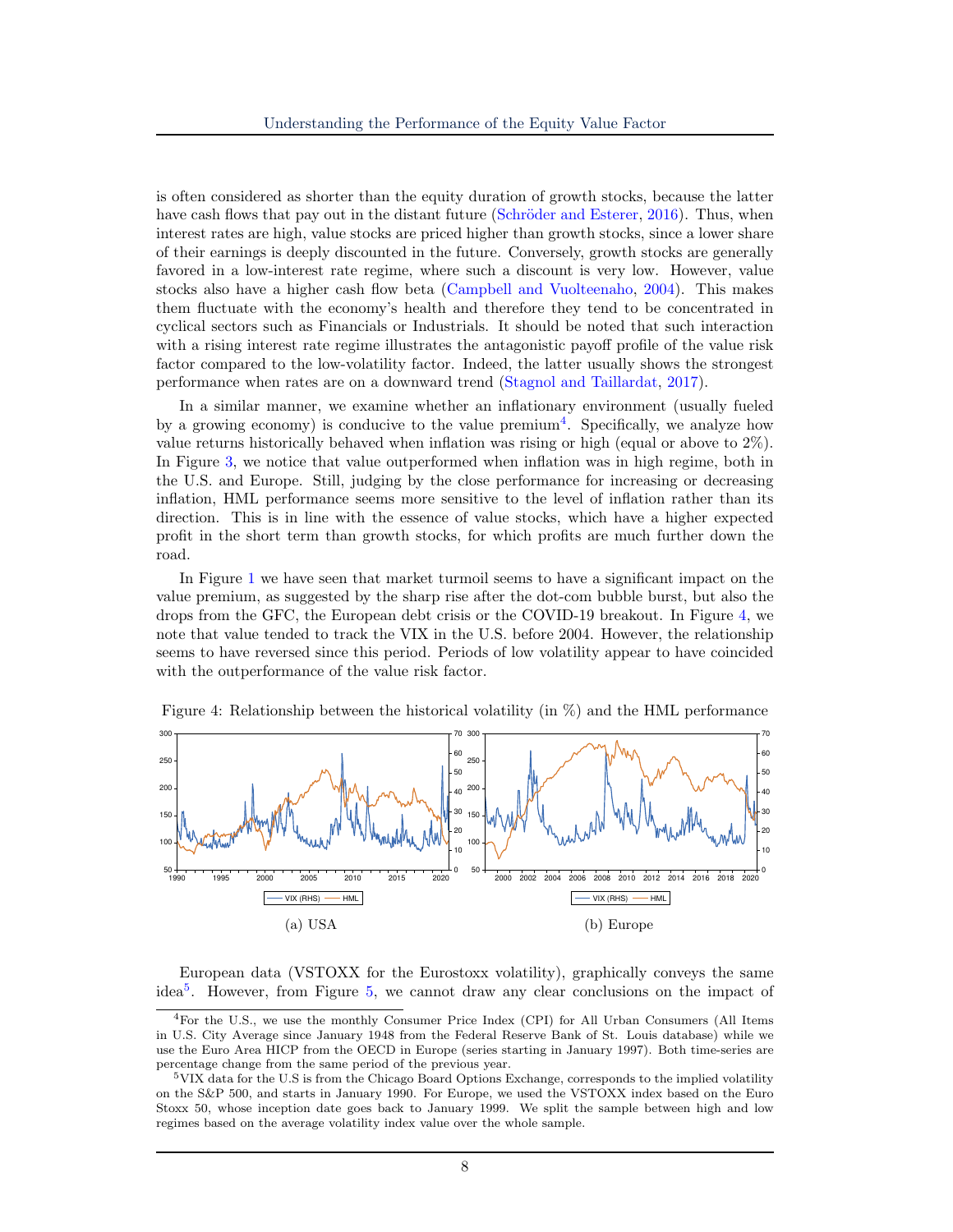<span id="page-9-0"></span>



volatility index's direction for the whole sample, witnessing antagonistic return patterns between Europe and the U.S. Therefore, we split the sample between the period up to the end of December 2003 and after. We note that before 2004, value returns were higher in periods of rising volatility. However, since then, the value risk factor underperformed during the same periods of uncertainty. This result is in line with the changing correlation hinted in Figure [4.](#page-8-1)

Although value has tended to underperform in turbulent market environments since 2004, we may wonder if the value risk factor also suffers a performance drag during subsequent periods of recession. In Figure [6,](#page-10-0) when isolating recession periods from our sample, we observe that value indeed tends to underperform during those difficult periods, both in the U.S. and in Europe<sup>[6](#page-9-1)</sup>. This result is in line with our previous finding. Value outperforms when the slope of the yield curve increases, which implies an acceleration of economic growth.

Finally, considering that recession periods tend to be synchronized with widening credit spreads, we would like to analyze the relationship between value and credit market condi-tions. In Figure [7,](#page-10-1) we report the relationship between the credit spread<sup> $\ell$ </sup> and the HML risk factor for both Europe and the U.S. This figure suggests that narrowing credit spreads seem

<span id="page-9-1"></span><sup>6</sup>We use monthly NBER based recession indicators for the United States and OECD based recession indicators for Euro area from the Federal Reserve Bank of St. Louis database. Data is available for the whole sample for both HML factors.

<span id="page-9-2"></span><sup>7</sup>For the U.S., we use the monthly Option Adjusted Spread (OAS) from ICE BofA US Corporate, which is available starting in January 1997. For Europe, we use the monthly Option Adjusted Spread from ICE BOFA Euro Corporate available since December 1996. We split each sample into a high or a low OAS regime based on their respective average over the full sample period.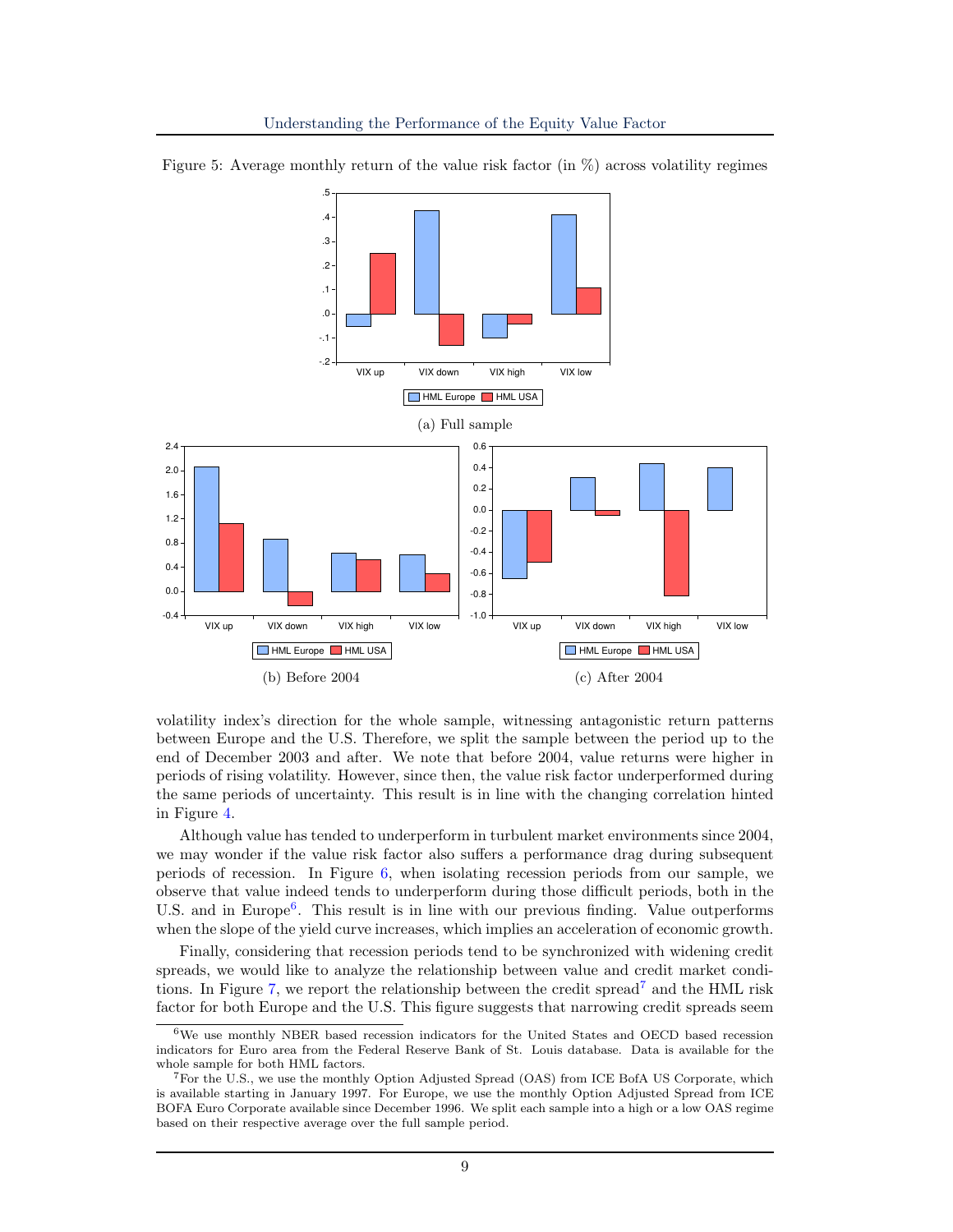

<span id="page-10-0"></span>Figure 6: Average monthly return of the value risk factor (in  $\%$ ) across economic activity

to be the most favorable environment for the value risk factor. However, results are mixed when breaking down high versus low spread regimes as shown in Figure [8.](#page-11-0) Although value outperforms in a low credit spread regime in Europe, no clear pattern appears in the U.S. From this standpoint, the directionality of the credit spreads appears to be more meaningful that its level when it comes to explaining the performance of the value risk factor.

Figure 7: Historical credit spread in bps

<span id="page-10-1"></span>

We saw that the set of macroeconomic factors seems to impact the performance of value in our sample. With the aim of appraising their combined effect and identifying the strongest determinants, we ran least squares regressions on the HML monthly returns in Table [2](#page-11-1) for Europe and the U.S. Results generally confirm our previous conclusions. In line with Figures [5](#page-9-0) and [6,](#page-10-0) we find mixed evidence of recession that is mildly significant, and of volatility that is only meaningful in the U.S. Although taken individually, the level of interest rates (and the slope in the U.S.) has a positive significant impact on the value risk factor. When combined with other variables, interest rate dynamics do not come out as compelling as in Figure [3.](#page-7-2) As a matter of fact, our econometric analysis shows that, when combining the aforementioned different macroeconomic indicators, credit spread tightening and inflationary environment (and to a lesser extent the absence of recession) are the most conducive determinants to the outperformance of the value risk factor.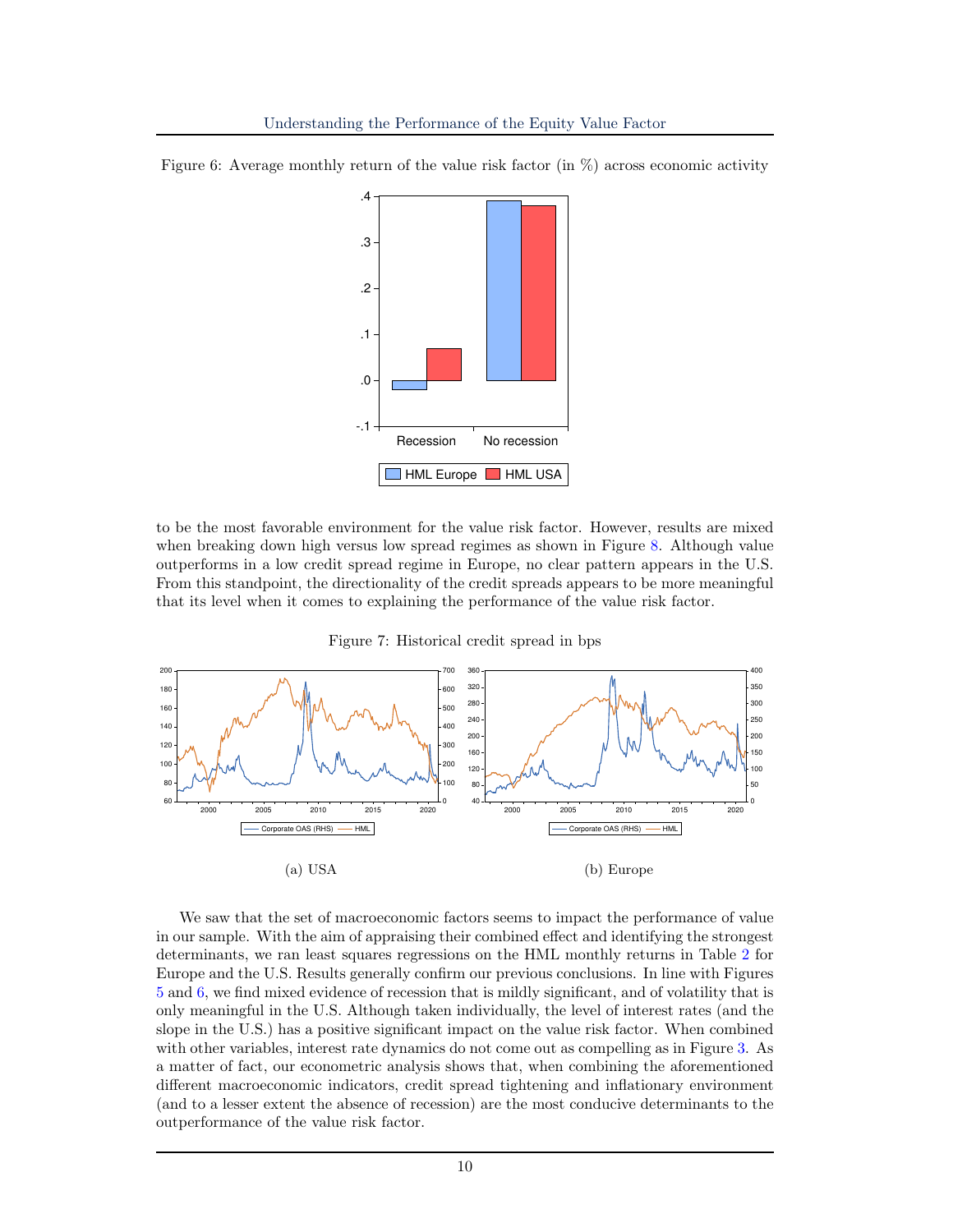

<span id="page-11-0"></span>Figure 8: Average monthly return of the value risk factor (in  $\%$ ) across credit spread regimes

|  | Table 2: Time series regressions |
|--|----------------------------------|

<span id="page-11-1"></span>

|                |          |          | Europe     |            |          |            |
|----------------|----------|----------|------------|------------|----------|------------|
| Constant       | 0.26     | $-0.32$  | $0.39*$    | $0.29*$    | 0.24     | $-0.37$    |
| $10Y$ level    | $2.28**$ |          |            |            |          | 0.63       |
| $10Y$ slope    | $-0.99$  |          |            |            |          | 0.91       |
| Inflation      |          | $0.33*$  |            |            |          | $0.55***$  |
| Recession      |          |          | $-0.41$    |            |          | $-0.66*$   |
| Credit spread  |          |          |            | $-5.91***$ |          | $-7.31***$ |
| <b>VSTOXX</b>  |          |          |            |            | $-1.43*$ | 0.57       |
| $\mathbb{R}^2$ | 0.02     | 0.01     | 0.01       | 0.07       | 0.01     | 0.12       |
|                |          |          | <b>USA</b> |            |          |            |
| Constant       | 0.08     | $-0.68*$ | 0.13       | 0.03       | $-0.03$  | $-0.77*$   |
| $10Y$ level    | $0.70*$  |          |            |            |          | $-0.04$    |
| $10Y$ slope    | $1.41**$ |          |            |            |          | 1.56       |
| Inflation      |          | $0.32*$  |            |            |          | $0.42***$  |
| Recession      |          |          | $-1.05*$   |            |          | $-0.99*$   |
| Credit spread  |          |          |            | $-4.45***$ |          | $-7.36***$ |
| VIX            |          |          |            |            | 0.97     | $2.58***$  |
| $R^2$          | 0.02     | 0.01     | 0.01       | 0.03       | 0.01     | 0.09       |

Source: Authors' calculations based on data extracted FRED Database & Factset.

Note: Sample starts from February 1999 to December 2020 for Europe, and February 1997 to December 2020 for the U.S. Interest rate variables are taken in first difference. Inflation is already in difference and recession is a dummy variable. Credit spread, VSTOXX and VIX are percentage change from the previous period.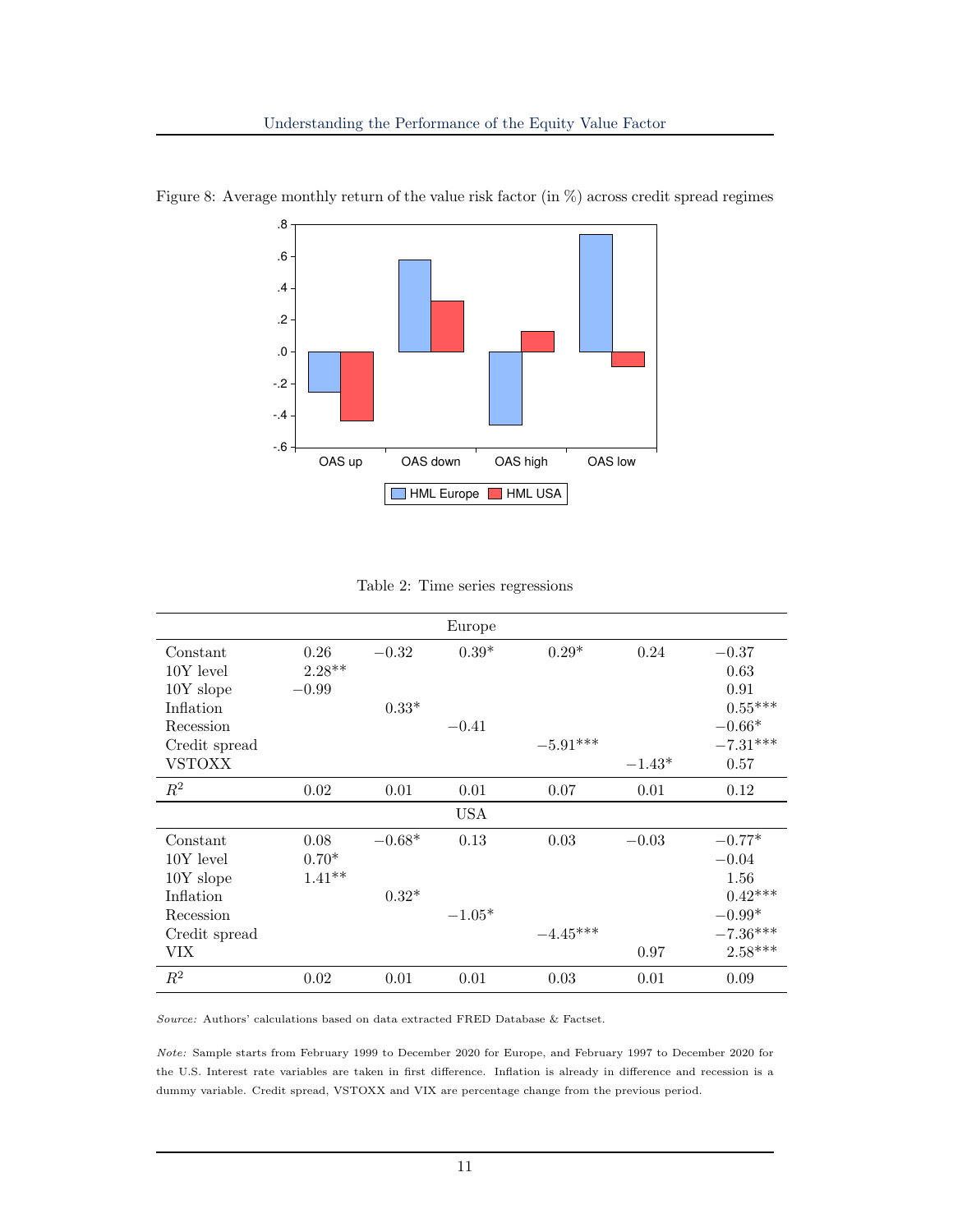#### 3.2 Microeconomic factors of the value strategy

We now turn to microeconomic determinants of the value premium and investigate whether recent underperformance can be attributed to the highest book-to-market firms or the socalled "*deep value*" stocks. These companies are distressed for various possible reasons such as having the capacity to repay interest, but not the principal, inadequate income generation to cover debt expenses, etc. For real deep value stocks, such critical situation can turn into a recovery, the company being acquired or going bankrupt. Economic downturn or rising interest rates are often the catalysts for the crash of deep value stocks. Still, such stocks may find buyers. In essence, both deep value investors and more traditional value investors believe in price mean-reversion. However, with a shorter time horizon than for traditional value, investing in this deepest segment is often assimilated to a speculative strategy. Indeed, deep value investors are believers in short-term rotation where sudden price reversion could occur, for instance fueled by supportive flows. Managing to capture the latter is not an easy task, as mean-reversion is generally not as sustained as for generic value stocks. Nonetheless, such contrarian bets can have very positive outcomes, but it is all about stock selection.

<span id="page-12-0"></span>Figure 9: 12 months rolling average monthly returns (in  $\%$ ) of deep value (long 95th percentile, short 75th percentile on the book-to-price ratio)



In Figure [9,](#page-12-0) we plotted the difference between the performance of the 25% highest bookto-market companies versus the highest 5%, the latter being our proxy for deep value. We work on two distinct universes, the MSCI EMU Value and the MSCI USA Value, from December 2000 to December 2020<sup>[8](#page-12-1)</sup>. We note that deep value rotation can occur over a very short period as illustrated during the GFC for the EMU stock universe. On a more general note, deep value performance was inconsistent across the past two decades but was broadly aligned across the two sides of the Atlantic since 2013. The dot-com bubble crash hindered deep value stocks (especially in the U.S.) that recovered up to the GFC, where they dropped sharply in the EMU but resisted fairly well in the U.S. Performance oscillated during the European sovereign debt crisis. The COVID-19 outbreak was also a severe hit (especially in Europe), but a V-shaped recovery has already occurred. Nonetheless, on average over this sample, a deep value investor would have been significantly worse-off in the EMU. It is interesting to note the last two decades were marked by decreasing interest

<span id="page-12-1"></span><sup>8</sup>As far as data cleaning is concerned, negative book-to-market and those over 100 are left out of the analysis for this section.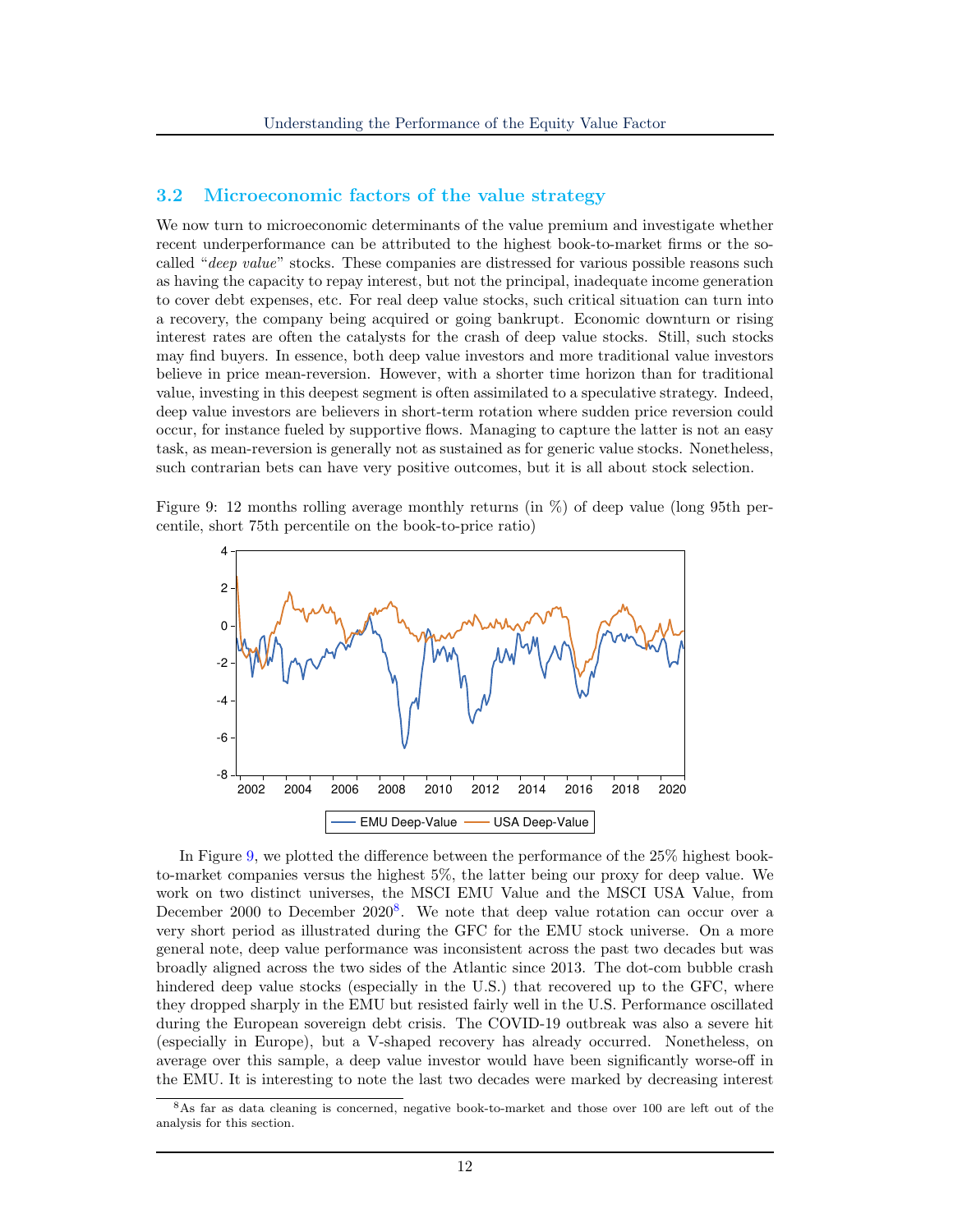rates, which usually preserve deep value firms from going bankrupt. We argue that actually, this supportive monetary stance has been responsible for such underperformance. Indeed, it prevented the market from clearing its distressed issuers, which entailed the value premium. Hence, we can argue that these "*zombie stocks*" can be partly held responsible for the value performance drag over the last decade.

As explained above, the sustained low interest rate environment prevented the deep value market from clearing. As a matter of fact, it may also have created distortions in the distribution of metrics for the deep value basket. In Figures [22](#page-28-0) and [23](#page-28-1) in Appendix [A.1,](#page-26-1) we construct the box-plots of the book-to-price ratio for both the MSCI EMU and MSCI USA universes at the constituent level. We note that the dispersion tended to widen in turbulent markets, for example between 2008 and 2012 or in 2020. Very different trends can be observed, such as a continuous rise in dispersion in the U.S. versus a more varying pattern in EMU. As a matter of fact, dispersion in the U.S. was almost twice the EMU figure in 2020. This rise in dispersion, even only temporarily in the EMU, shed light on an increasing number of firms in a distressed situation, and is likely to imply a performance drag from the deepest value stocks, as already hinted in Figure [9.](#page-12-0)

In Section Two, we have seen that value is a skewness risk premium, implying potential significant losses in case of a market downturn. Clearly, this effect should be magnified for deep value stocks. This can be verified with its performance distribution plots in Figure [21](#page-27-0) in Appendix [A.1,](#page-26-1) and the values of the statistical moments that are reported in Table [3.](#page-13-0)

| EMU             | 2000-2020 | 2000-2009 | 2010-2020 | 5th.      |
|-----------------|-----------|-----------|-----------|-----------|
| Mean            | $-1.74\%$ | $-1.72%$  | $-1.76\%$ | $-5.18%$  |
| Median          | $-1.39\%$ | $-1.68\%$ | $-1.27\%$ | $-4.13%$  |
| Variance        | 16.23%    | 17.78%    | 14.95%    | 19.46%    |
| <b>Skewness</b> | $-0.48$   | 0.07      | $-1.09$   | $-0.31$   |
| Kurtosis        | 3.43      | 3.37      | 3.59      | $-0.81$   |
|                 |           |           |           |           |
| USA             | 2000-2020 | 2000-2009 | 2010-2020 | 5th.      |
| Mean            | $0.08\%$  | $0.32\%$  | $-0.12\%$ | $-0.88\%$ |
| Median          | $-0.18\%$ | $-0.19\%$ | $-0.17%$  | $-0.72\%$ |
| Variance        | 8.39\%    | 12.68%    | 4.77%     | 3.38\%    |
| <b>Skewness</b> | 2.47      | 2.89      | $-0.20$   | $-0.20$   |

<span id="page-13-0"></span>Table 3: Empirical moments of the deep value monthly returns (MSCI universe)

Source: Authors' calculations based on based on MSCI data, from 31/12/2000 to 31/12/2020.

Note: Deep value is defined as the difference between the performance of the 5% and 25% highest book-to-price stocks. 5th corresponds to the lowest 5th percentile of the distribution of the respective market factor returns (MSCI EMU or MSCI USA). In EMU, it corresponds to Sep. 2001, Jul. 2002, Sep. 2002, Jan. 2008, Sep. 2008, Oct. 2008, Jan. 2009, May 2010, Aug. 2011, Sep. 2011, May 2012 and Mar. 2020. In the USA, it corresponds to Feb. 2001, Jun. 2002, Sep. 2002, Jun. 2008, Sep. 2008, Oct. 2008, Jan. 2009, Feb. 2009, May 2010, Dec. 2018, Feb. 2020 and Mar. 2020.

Over the last 10 years, deep value returns have been negative both in the EMU and in the U.S. (as seen in Figure [9\)](#page-12-0). Indeed, recently in the U.S., deep value performance has significantly lagged compared to a flat performance for the previous decade. It is interesting to note that although deep value performance is slightly negatively skewed for Europe, we observe a significant and positive skew in the U.S. during the 2000-2010 period before it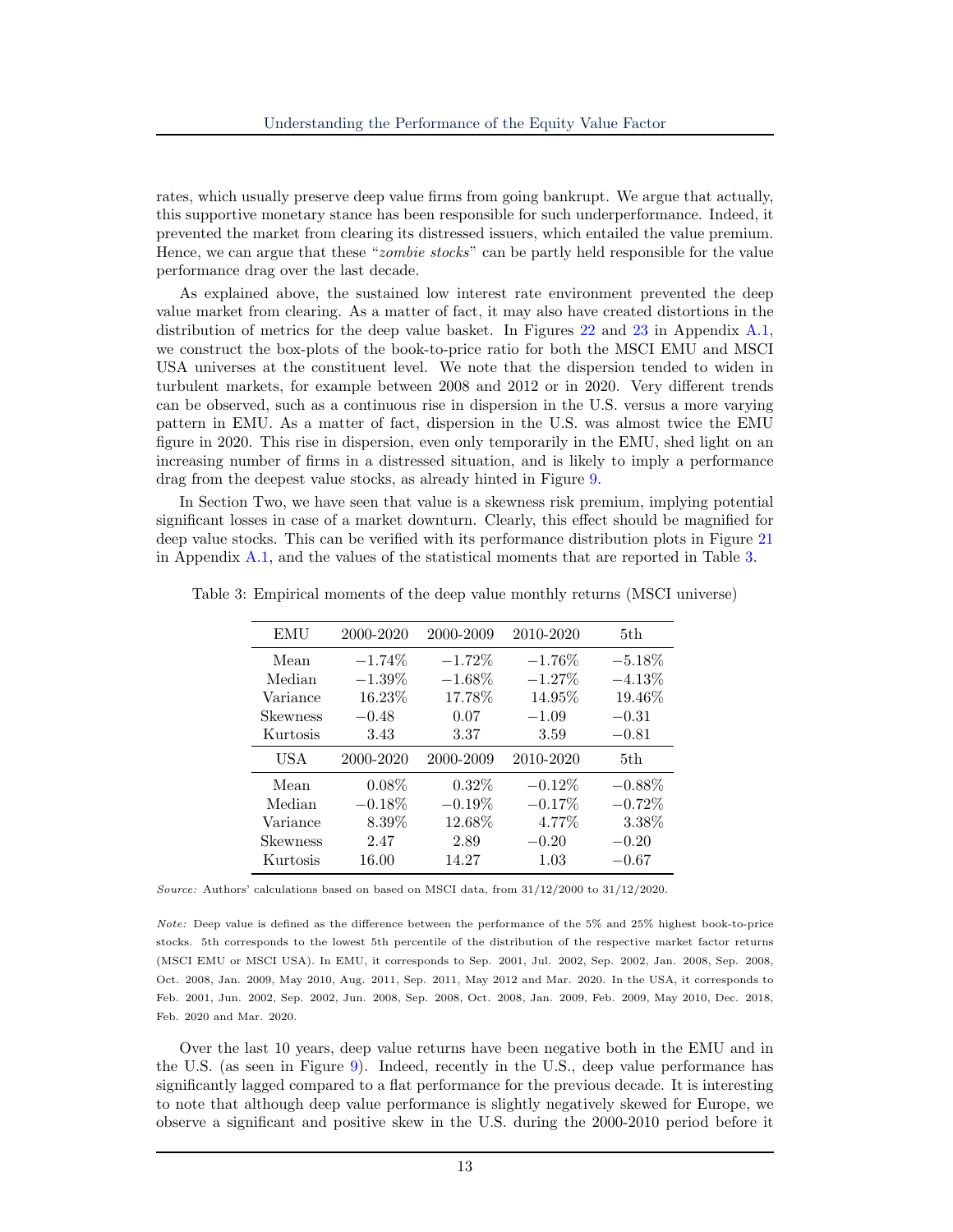turns slightly negative. As expected, in case of market downturns, deep value took a severe hit, as revealed by the strongly negative skewness, although the U.S. deep value segment seems to hold up better in case of a market downturn. Our analysis shows that deep value stocks have caused a performance drag on value, since 2000 for the EMU and 2010 for the U.S. However, this is not the full story. Value rallied until 2007 in the U.S. and until 2009 for Europe. Surely deep value stocks clearly cannot take all the blame.

#### 3.3 On the interconnectedness between credit and equity value strategies

Aware that value in equity and credit markets convey the same idea, but translate very differently in the metrics employed, we decide to test the robustness of our results. Does changing the value definition yield different performance figures? Thus, we took a credit-like approach to defining value, more specifically using the Expected Default Frequency (EDF) computed by Moody's Analytics CreditEdge<sup>TM</sup>. Our quarterly dataset starts in March 2006 and ends in June  $2020^9$  $2020^9$ . In Figures [10](#page-14-1) and [11,](#page-15-0) we observe that switching the definition in this way does not alter the recent underperformance of value equity. The stocks with the lowest price-to-book have lagged, so have the companies with the highest EDFs, which is our value proxy for the fixed-income world. In both universes, these metrics are actually very efficient for sorting portfolios. Once again, it points at the recent underperformance of value since the mid 2000s.

<span id="page-14-1"></span>



<span id="page-14-0"></span><sup>9</sup>For the MSCI EMU universe, EDF data coverage stands at 89% at the end of 2019, and 55% for price-to-book data from Factset (91% and 93% respectively for the North American universe).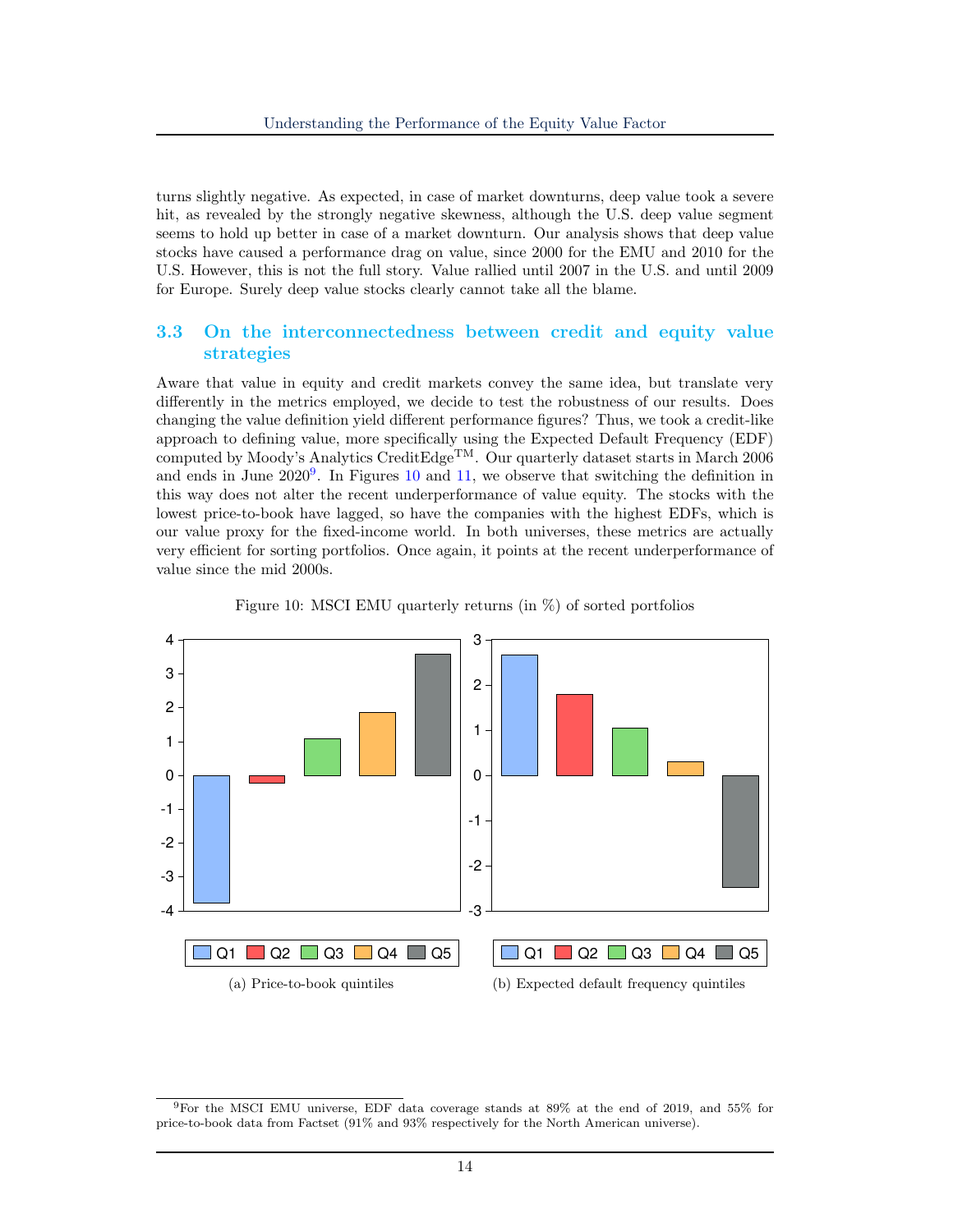Understanding the Performance of the Equity Value Factor

<span id="page-15-0"></span>

Figure 11: MSCI North America quarterly returns (in %) of sorted portfolios

Results for sorted portfolio returns are also available at the GICS sector level for the  $EMU<sup>10</sup>$  $EMU<sup>10</sup>$  $EMU<sup>10</sup>$  and North American universes in Figure [25](#page-29-0) in Appendix [A.1.](#page-26-1) First, the sorting by industry does not give the same smooth sorting as in Figures [10](#page-14-1) and [11.](#page-15-0) In fact, the cleanest ranking similar to the latter is only observed for Materials, Financials, Utilities and IT, although some inconsistencies  $\text{exist}^{11}$  $\text{exist}^{11}$  $\text{exist}^{11}$ . A peculiar effect comes out. Indeed, for EMU Energy firms, the higher the probability of default, the higher the returns. In fact, sorted equity portfolios based on price-to-book remain more efficient than sorted equity portfolios based on EDF. When defining value stocks as the Q1 sorted portfolio on price-tobook, Industrials and Healthcare stocks held up fairly well over the 2006-2020 period both in North America and the EMU. Similarly, IT value stocks withstood in North America. On the other hand, value stocks of Materials, EMU Utilities and Consumer Discretionary suffered. Hence it reveals that value performance has been uneven across industries.

We now turn to the assessment of the interaction between value credit (EDF) and value equity (price-to-book) metrics and how this relationship has evolved over the recent years. We must recognize that the academic literature remains blurry on that topic. As stated by [Fama and French](#page-24-2) [\(1992,](#page-24-2) [1998\)](#page-24-5), if the value premium should reward heightened default risk, then one should find a negative correlation between financial distress and price-tobook [\(Chen and Zhang,](#page-24-10) [1998\)](#page-24-10). Nonetheless, it is also argued that bankruptcy risk is not necessarily related to the price-to-book [\(Dichev,](#page-24-11) [1998;](#page-24-11) [Griffin and Lemmon,](#page-25-6) [2002\)](#page-25-6). To test this hypothesis, we plot the rolling one-year correlation between the two metrics<sup>[12](#page-15-3)</sup>, and the value quintile percentage overlap<sup>[13](#page-15-4)</sup> in Figure [12.](#page-16-0)

<span id="page-15-1"></span><sup>&</sup>lt;sup>10</sup>For the EMU universe, the number of real estate issuers in the index at each date is too low to be able to build five quintile portfolios.

<span id="page-15-2"></span><sup>11</sup>Q2 EDF outperforms Q1 EDF sorting in EMU for Utilities, Q4 EDF outperforms Q3 EDF in North American Financials, Q4 EDF outperforms Q3 EDF that also dominates Q2 EDF for EMU Healthcare, etc. <sup>12</sup>Taken at the issuer level for the whole sample.

<span id="page-15-4"></span><span id="page-15-3"></span><sup>&</sup>lt;sup>13</sup>The latter is defined as follows. Among the quintile of companies with the lowest book-to-price (the value stocks, it corresponds to the percentage of firms that are also ranked in the highest EDF quintile (i.e. the highest default risk).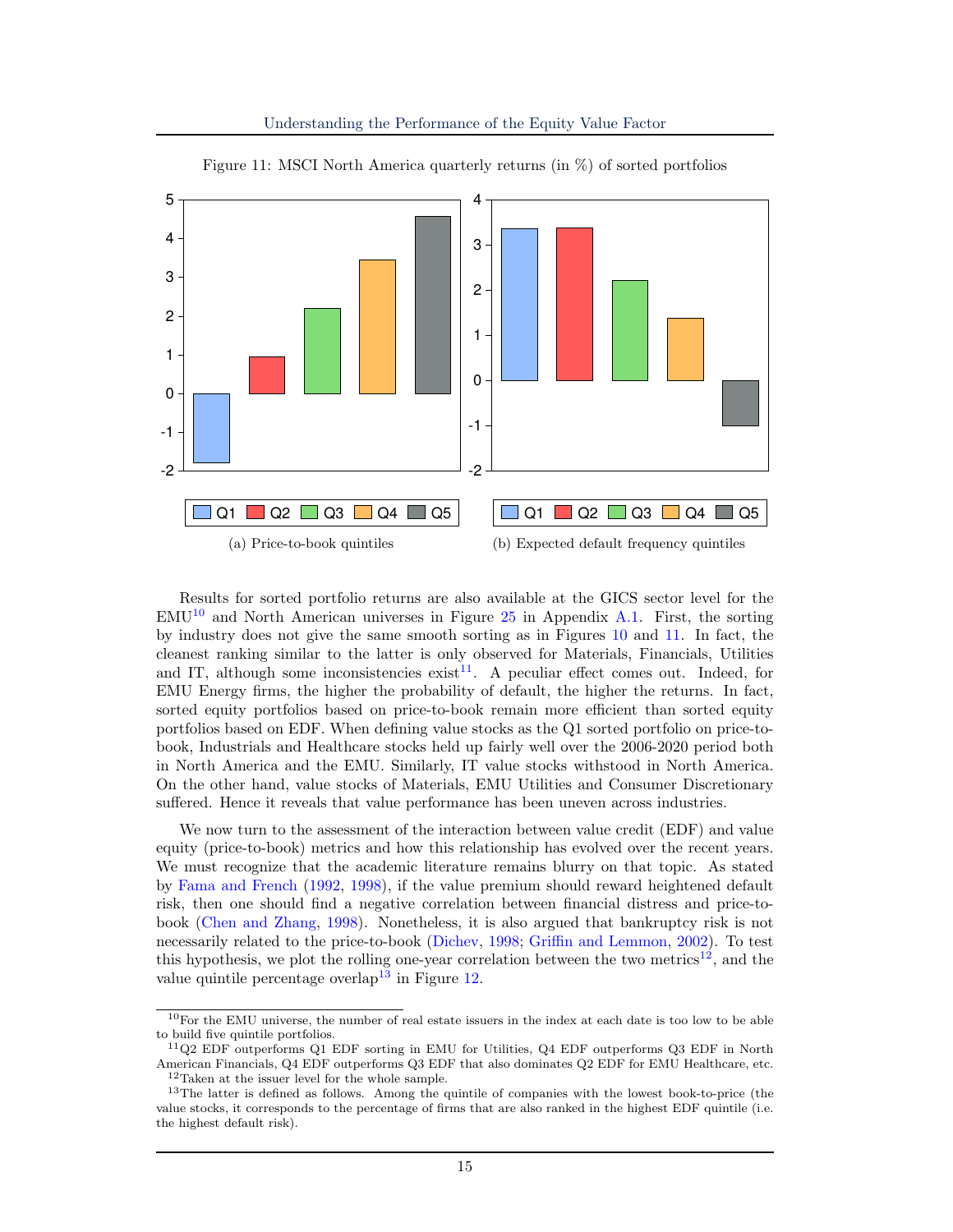<span id="page-16-0"></span>

Figure 12: Price-to-book and EDF interaction (in %)

We note that the correlation between the price-to-book and the EDF is not steady and has oscillated between negative and positive territories since 2006. Although the relationship is fairly stable in North America, it does not appear very significant considering the average correlation close to 0%. In Europe, it decreased up to 2013, and has stood in negative territory since 2009. As a matter of fact, the correlation coefficient appears much more meaningful than in North America. Therefore, we argue that the value premium might have rewarded investors for indeed bearing default risk in the EMU since 2009. The results are more nuanced for North America where we may claim that neither growth nor value are *per*se synonymous with financial distress. It appears that EDF is driven by other determinants, not captured by the price-to-book alone. As far as the overlap is concerned, we note that on average, a value stock is in 74% of the cases also in the highest EDF quintile (the highest default frequency) in Europe in 2020. In North America, this figure drops to 51%. Therefore, between 2006 and 2020, owning a value stock generally meant bearing heightened default risk, but it was not clearly systematic. An investment holding the first quintile value stocks (based on the price-to-book definition) that are not in the highest EDF range may be a true winning bet as it could yield positive performance, as illustrated by the positive returns reached by Q1 to Q4 EDF quintiles in both North America and Europe.



<span id="page-16-1"></span>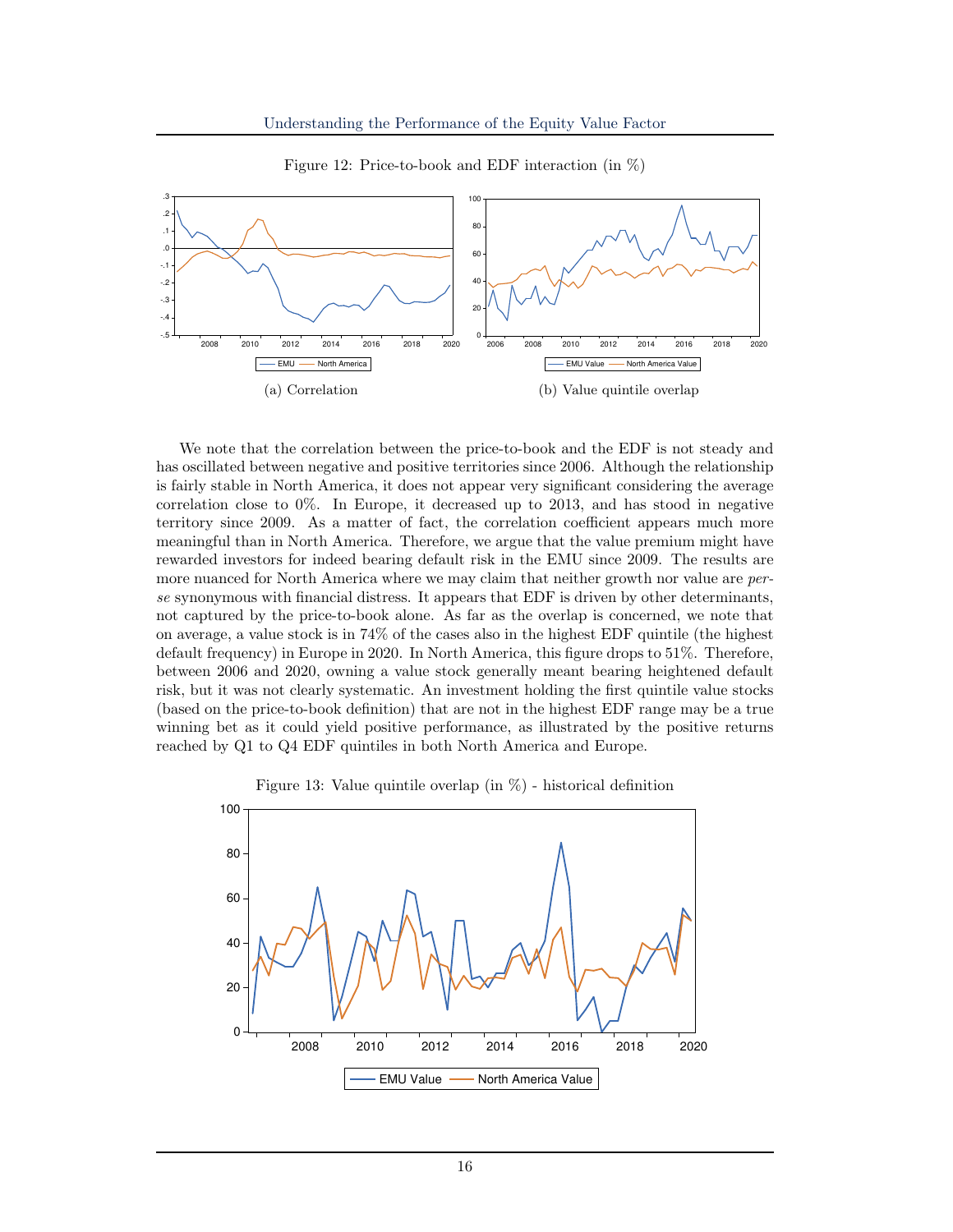In Figure [13,](#page-16-1) we test an alternative definition of the overlap. Instead of selecting stocks based on raw price-to-book data, we use a stock's price-to-book divided by its historical average (calculated over the past year). The idea is to cancel out potential sector bias that can translate into polarized price-to-book data, identify issuers on a slippery slope and verify if this translates into an increase in EDF. Changing the overlap definition offers a different picture, where North America and the EMU appear much more alike than in Figure [12.](#page-16-0) For both universes, market stress was usually accompanied by a rise in the overlap, implying that the issuers with price-to-book significantly lower than their past average were more likely to embody higher default risk. Finally, we also plot the historical average EDF of the MSCI EMU and MSCI North America indexes versus a fictitious index built on the lowest price-to book quintile in Figure [14.](#page-17-0) For the MSCI indexes, we kept the capitalization weighting scheme (rebased according to our EDF coverage presented before), while for their reduced version we aggregate stocks within the Q1 price-to-book quintile using an equal weighting scheme.

<span id="page-17-0"></span>

It is interesting to note that the MSCI EMU index has encompassed more default risk than the MSCI North America index on average since the 2008 Global Financial Crisis. However, since 2017, the gap has closed, and they now bear similar levels of financial distress. As far as value indexes are concerned, for most of the time the EMU index has been riskier than its North American counterpart. We witnessed a spike in 2009 in North America and in 2011 in the EMU. In Europe, until 2008, the value index had a similar EDF to its broader index, but since then it has risen. A different story goes on in North America, where the value index has consistently borne more default risk than the MSCI North America index. However, since the GFC in North America, and the sovereign debt crisis in Europe, the gap between the value index and their broader version has closed. To summarize, investing in value stocks does not systematically mean bearing greater default risk and thus, stock selection should be of paramount importance for a value investor.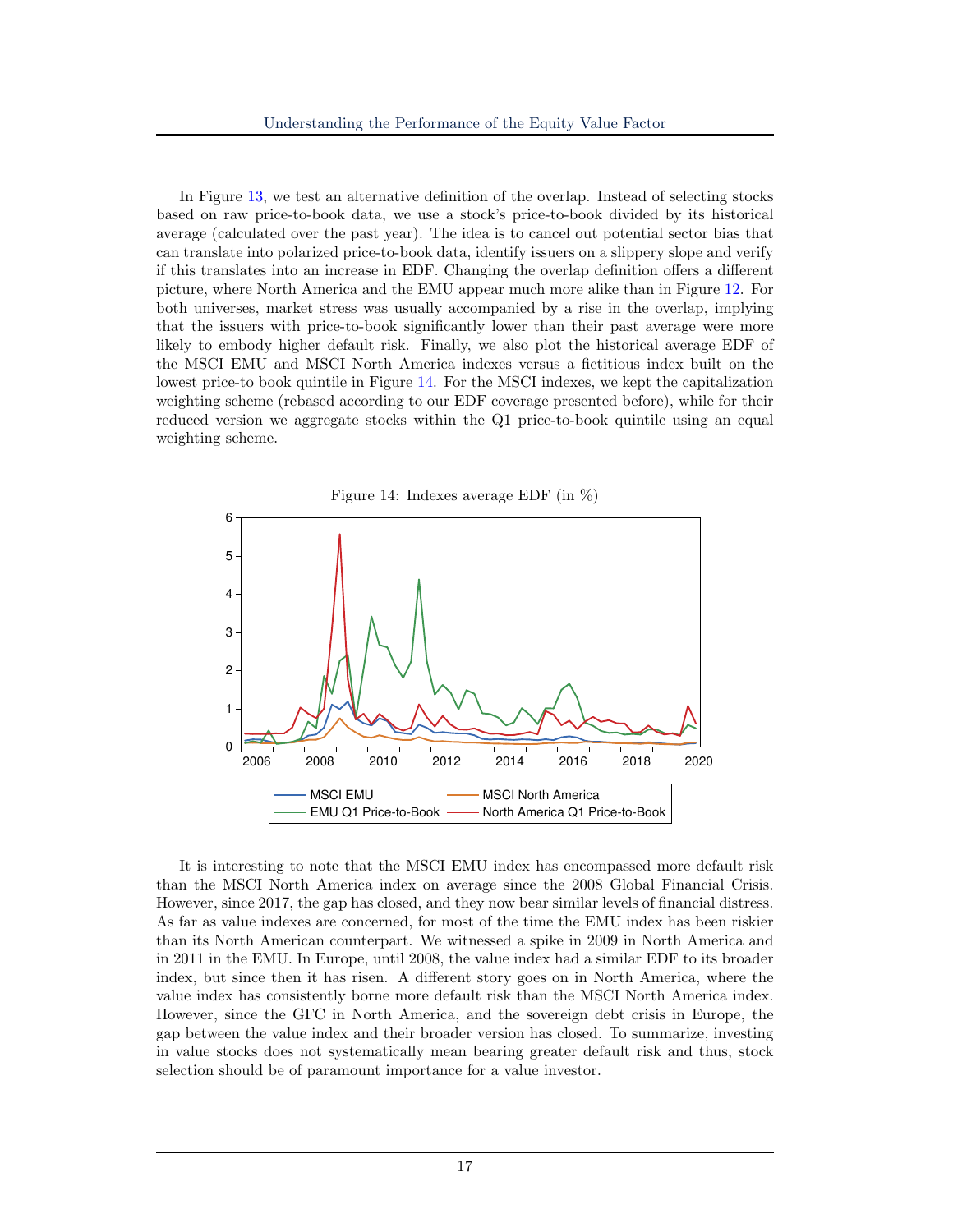## 4 Explaining the recent performance of the value risk factor

#### 4.1 ESG risk analysis

Some investors argue that value is simply too old fashioned. In a context marked by major business model disruptions that were accelerated in 2020 with the COVID-19 crisis, value companies' earnings outlooks may be overtaken by the glamorous growth firms. Indeed, value stocks often belong to sectors such as Energy, Banking, Utilities, Energy, Consumer Staples or Materials, which on top of being considered as less glamorous, are also often pointed at for poor environmental performance. But is value really brown and growth green? We would like to disentangle such common beliefs from an empirical point of view. First, to grasp the broad ESG footprint of the companies, we retrieved the Amundi monthly ESG scores for both the MSCI USA Value and the MSCI EMU Value, and for their growth counterparts since December 2010. Amundi ESG scores stand between −3 and +3 with a mean close to 0 at the universe level. We computed the average ESG score at the index level, equally weighting and cap-weighting underlying stocks<sup>[14](#page-18-0)</sup>. Second, we turned towards their exposure to carbon risk following the methodology developed by [Roncalli](#page-25-7) et al. [\(2020\)](#page-25-7).



<span id="page-18-1"></span>

In Figure [15,](#page-18-1) we observe that the average ESG score of European companies is much higher than in the U.S. We believe this result illustrates the "*transatlantic divide*" [\(Drei](#page-24-7) et [al.](#page-24-7), [2019\)](#page-24-7). And it is worth noting how the gap consistently widened over the past decade. In Europe, value stocks are, on average, less well ranked in terms of ESG than growth stocks, while the opposite applies in the U.S. For the sake of completeness, the same analysis is run on the cap-weighted indexes<sup>[15](#page-18-2)</sup> in Figure [16.](#page-19-0) As a matter of fact, such examination is very informative for an investor that holds either the value or the growth segment of the MSCI indexes. Switching the weighting scheme yields a much different picture, especially in the

<span id="page-18-0"></span><sup>14</sup>The average coverage of ESG data is 98% for EMU value, 97% for USA value, 91% for EMU growth and 97% for USA growth. We ran the same analysis on distinct E, S and G pillars that yielded the same ranking as in Figure [15](#page-18-1) for the four strategies

<span id="page-18-2"></span> $15$ Sector breakdown is available in Figure [24](#page-28-2) in Appendix [A.1.](#page-26-1)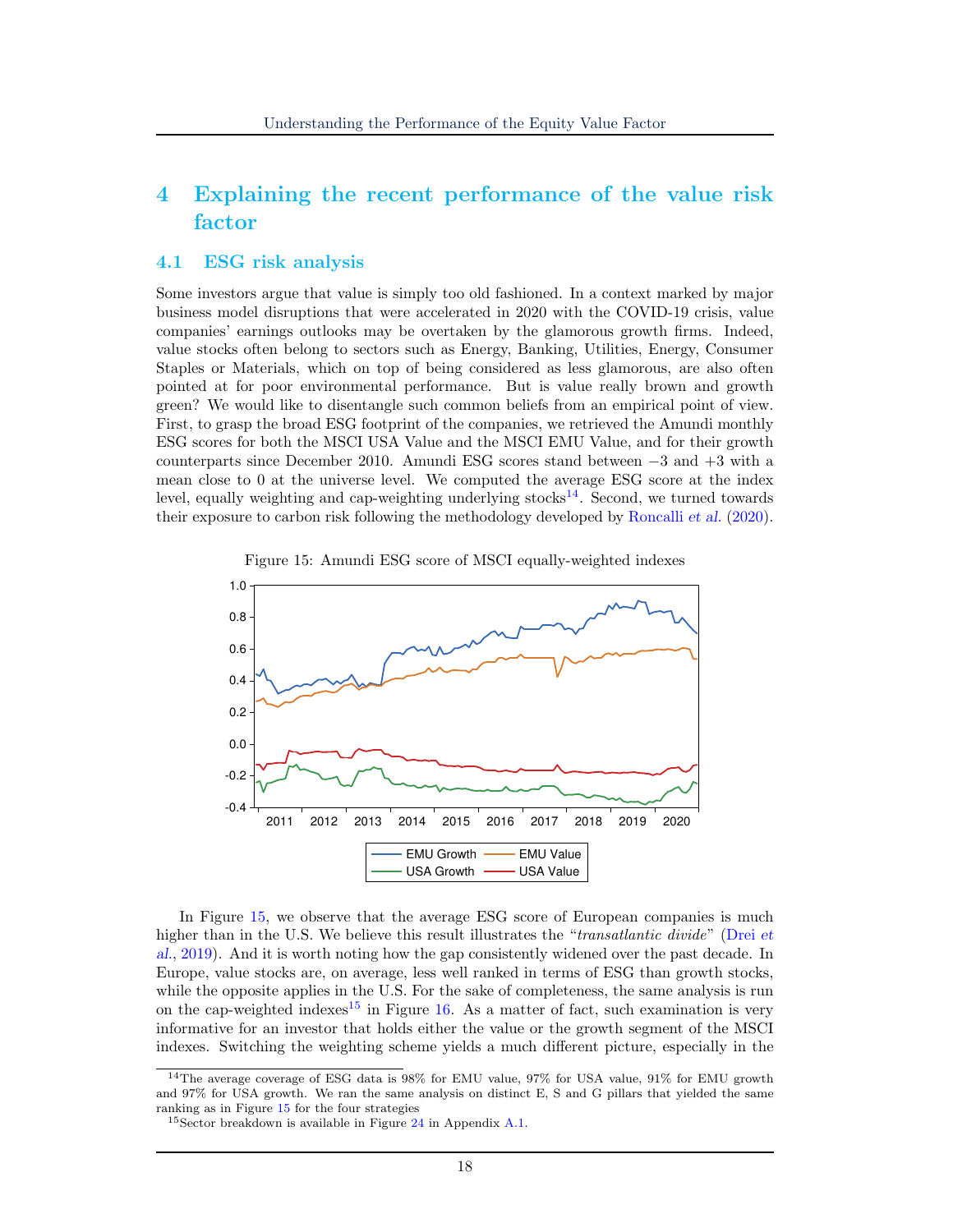EMU. Value is not as brown as some of its detractors claim. Actually, holding the MSCI EMU Value index instead of the MSCI EMU Growth index actually results in a higher ESG score. And the same applies in the U.S. To sum up, the U.S. growth companies may not be as glamorous as many thought on the ESG front. If value stocks have on average a lower ESG score in Europe, the greenness of the value investor's portfolio comes down to its stock picking and portfolio construction, as demonstrated by the MSCI EMU Value index's superior ESG score compared the MSCI EMU Growth index.



<span id="page-19-0"></span>

The impact of ESG investing on asset pricing may be significant because of two effects: the valuation of extra-financial risks and the impact of investment flows. For instance, it is obvious that the momentum risk factor may benefit from the behavior of ESG investors. The value risk factor may also be impacted by ESG. Indeed, by construction, the extra-financial risk of best-in-class ESG stocks is lower than the extra-financial risk of worst-in-class ESG stocks. This implies a lower cost-of-capital, implying a higher valuation for stocks with high ESG scores because the discount factor decreases. Moreover, ESG investment flows reinforce the higher valuation of these stocks.

#### 4.2 Carbon risk analysis

We now shift the focus towards the environmental footprint of value investing. More specifically, we analyze its sensitivity to carbon risk. Here we define carbon risk as the exposure to a long-short portfolio of brown minus green companies from the MSCI World, using their carbon intensity for scopes 1, 2 and 3. We are then able to calculate a carbon beta for all stocks [\(Roncalli](#page-25-7) et al., [2020,](#page-25-7) [2021\)](#page-25-8). On one hand, a positive carbon beta implies that a company is positively sensitive to carbon risk. This is not necessarily because it has a carbon intensive business model, but rather that the latter is not equipped for a sudden change in the transition toward a green economy and therefore the company would be negatively impacted. On the other hand, a negative beta for a company means that it would benefit from a green transition to a low-carbon economy.

In Figure [17,](#page-20-0) we plotted the resulting carbon beta of the MSCI Value and Growth indexes covering the same geographical scope. We observe that value has traditionally been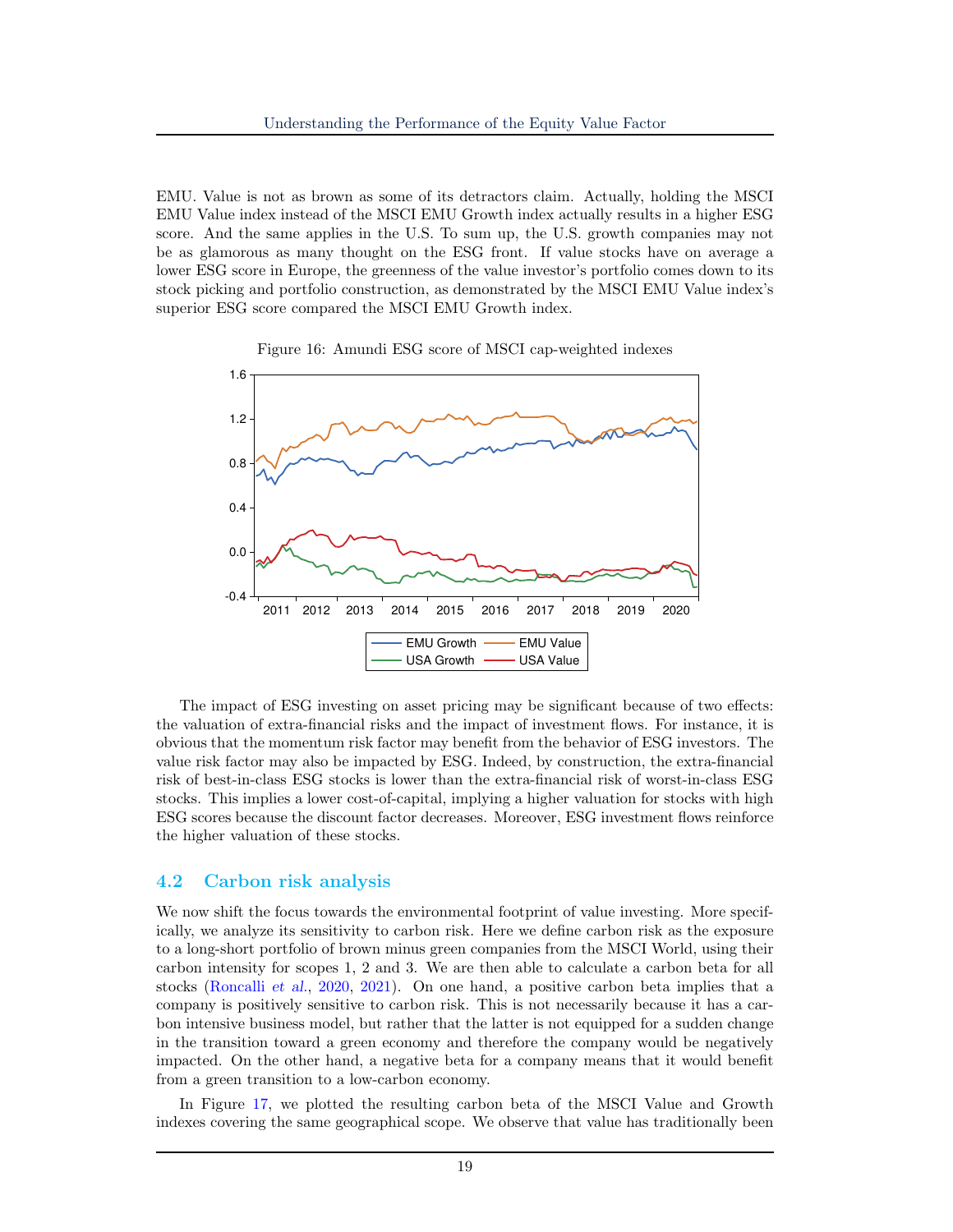<span id="page-20-0"></span>

Figure 17: Average carbon beta of MSCI cap-weighted indexes

better equipped for a green transition of the economy in the EMU, with a lower carbon beta than growth. Actually, in this region, average growth betas oscillated around zero, and were particularly steady in the 2016-2019 period. As of the end of 2020, value and growth average carbon betas are very much equal for the EMU. It is a different story on the other side of the Atlantic. On average, carbon betas are higher than in Europe for value, just below zero, highlighting a risk for underlying companies if the green transition were to accelerate. While in the U.S., value carbon beta has tended to worsen since the end of 2017, the growth index has enjoyed constant improvements since 2015. All in all, whereas the gap in carbon sensitivity between growth and value is closing in the EMU, it is actually widening in the U.S.

#### 4.3 The small cap effect

We now ask whether recent value underperformance has widespread to its smallest players. Small caps have been broadly praised by investors over the past decades. Indeed, it is a well-documented fact that firms with small market values – that are therefore less liquid – tend to outperform the largest ones [\(Banz,](#page-24-12) [1981;](#page-24-12) [Fama and French,](#page-24-2) [1992\)](#page-24-2). And it is no different within the value world. As [Bauman](#page-24-13) et al. [\(1998\)](#page-24-13) demonstrated, the value premium gets bigger as the market capitalization gets smaller. With the aim of verifying if this still holds between 2000 and 2020, we plot the difference between the performance of the MSCI Small Cap Value index (EMU or USA) versus the respective performance of their generic value index in Figure [18.](#page-21-0)

Investing in the small cap value segment instead of the broader one between 2000 and 2010 has clearly been a winning bet. After 2010, results are more nuanced, and outperformance is much more volatile. While it still paid off in Europe, performance in the U.S. is more mixed. However, after reaching lows at the beginning of 2020, a turnaround occurred in the U.S. at the end of 2020 with a sharp rise in the performance of small cap value firms.

If small cap value stocks can add marginal performance gain compared to an exposure to the broader segment, does it mean that it can also beat the small cap growth universe? To answer this, we plot the difference between the performance of the MSCI Small Cap Value index (EMU and USA) versus their growth counterpart (Small Cap EMU Growth and Small Cap USA Growth) in Figure [19.](#page-21-1) When comparing the value and growth performance in the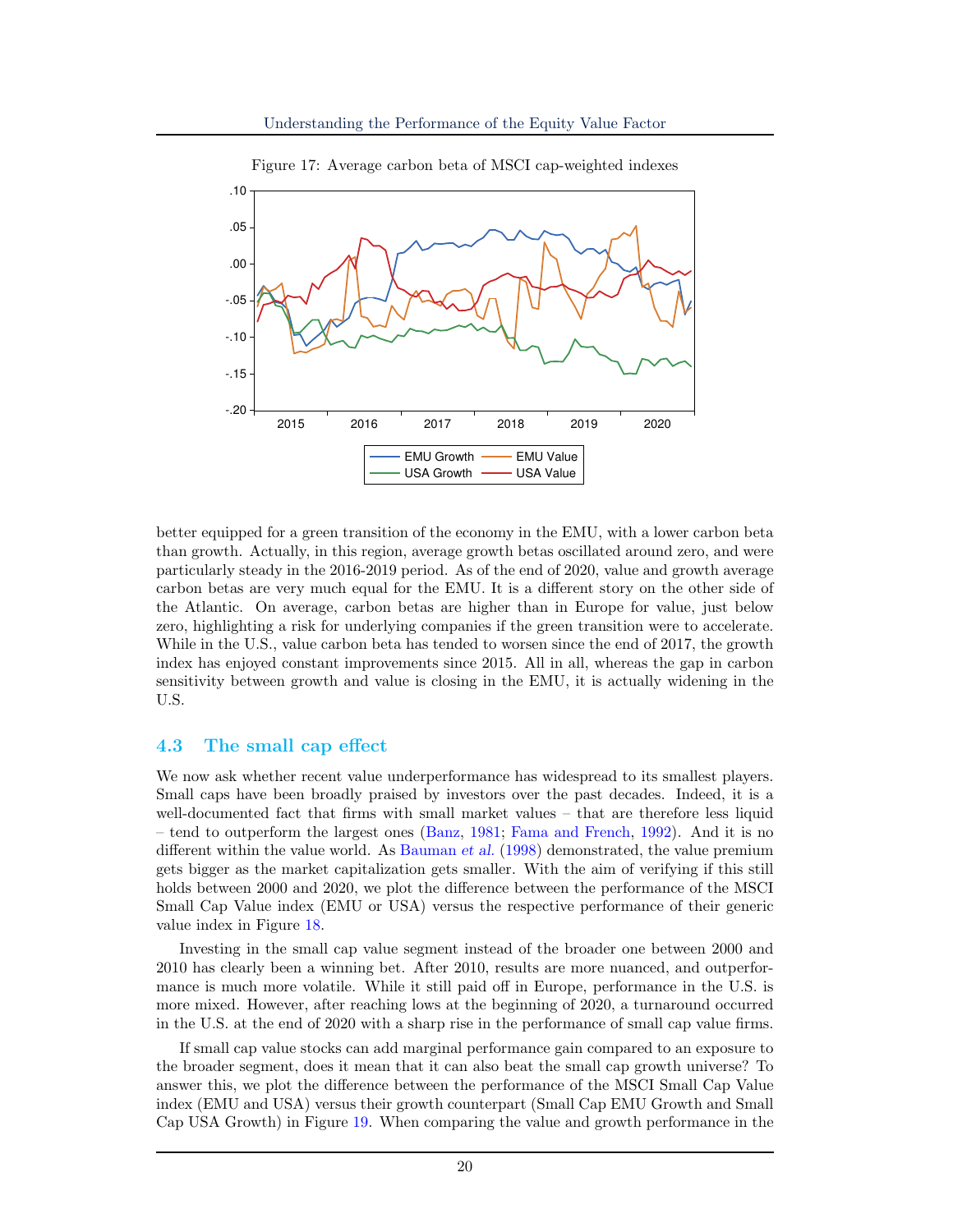

<span id="page-21-0"></span>Figure 18: Small cap value performance (in %) with respect to the value index

small cap universe, similar sustained underperformance can be witnessed on both sides of the Atlantic, despite a rebound from lows at the end of 2020. In fact, it appears that small cap value has suffered as much as the broader value index versus growth. Hence, choosing the small cap segment of value can bring benefits to an investor versus the broader index, however it has not been the perfect fix for growth outperformance.



<span id="page-21-1"></span>Figure 19: Small cap value performance (in %) with respect to the growth index

#### 4.4 The intangible puzzle

As explained in Section Two, we are keen to approach value performance with an agnostic view, and as such we use baseline book-to-market data as proposed by [Fama and French](#page-24-2) [\(1992\)](#page-24-2). However, we recognize that it can be enhanced, namely with the inclusion of intangible assets, that have been growing at a solid pace in recent decades. Ocean  $T^{16}$  $T^{16}$  $T^{16}$ estimates that intangible assets accounted for 17% of the S&P 500's assets in 1975. In 2020, this figure stands at 90%. Academic literature pointing at the outdated strict definition of

<span id="page-21-2"></span><sup>16</sup>Ocean Tomo's Intangible Asset Market Value Study 2020, <https://www.oceantomo.com>.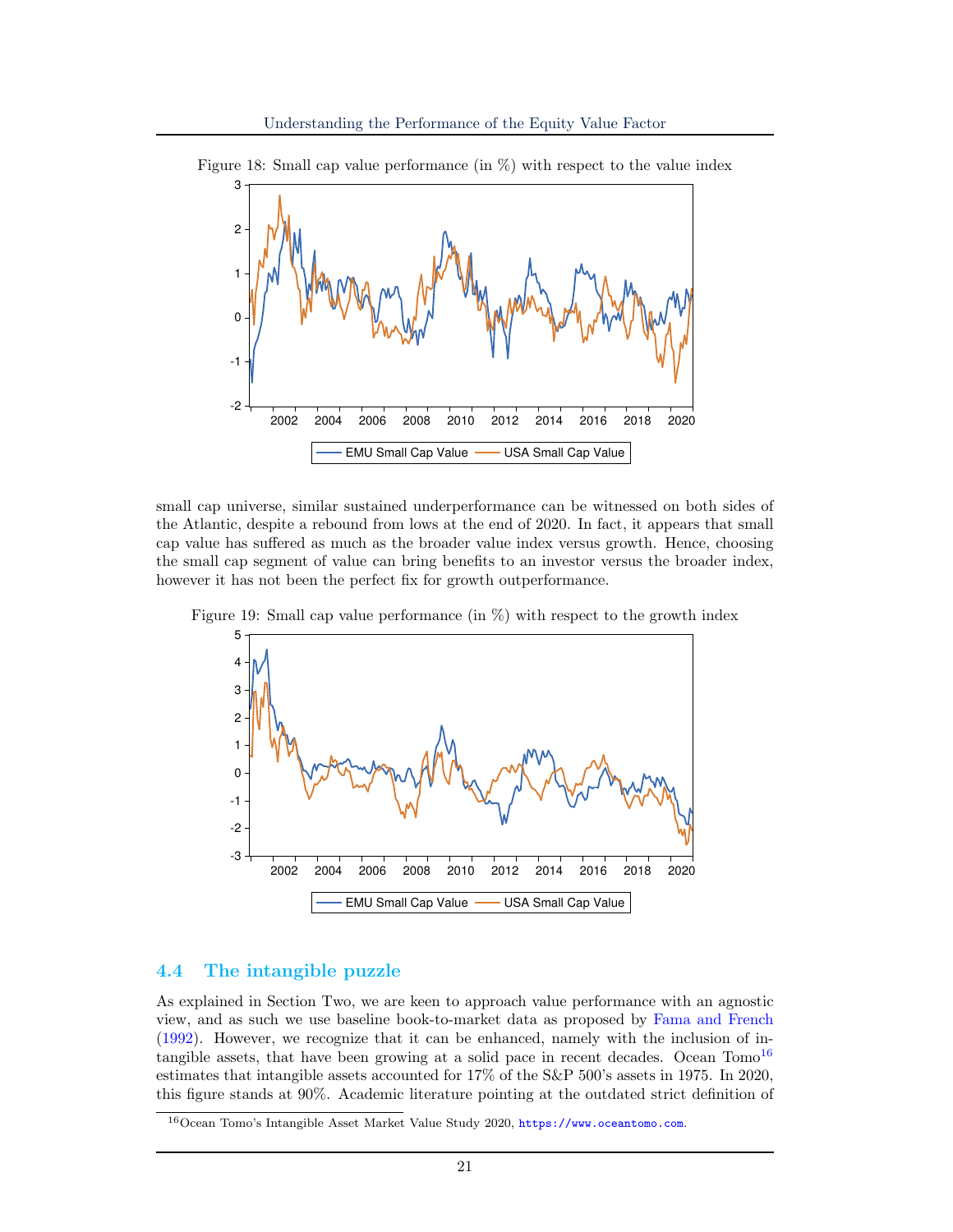traditional value has flourished, alongside the transformation of business models, with more and more knowledge intensive industries [\(Lev and Zarowin,](#page-25-9) [1999\)](#page-25-9). Such a switch toward an increasingly services-centered economy means that intellectual property (R&D, patents, etc.) but also design, software development and talent recruitment have risen for many firms, however, this does not reflect in traditional accounting metrics such as book value. Brand recognition is also another key aspect of intangible assets. Although intangible assets such as patents, software or franchise agreements are identifiable, and therefore can be priced and capitalized, those generated internally such as customer loyalty, brand recognition or customer lists are trickier to account for. Implications are twofold for an investor. First, omitting the latter might cause her to underestimate the firm's book value, which in turn could distort her view on its valueness once compared to stock price. For instance, a company that makes large investments in intangible assets could be seen as cheaper when these expenses are reintegrated into the book value. Second, [Chan](#page-24-14) et al. [\(2001\)](#page-24-14) and [Edmans](#page-24-15) [\(2011\)](#page-24-15) showed that spending on intangibles (such as R&D or employee satisfaction) may drive stock returns upwards. [Amenc](#page-24-16) et al. [\(2020\)](#page-24-16) propose then to use the intangible-adjusted book-to-price in order to more accurately capture the value premium, a metric that has the advantage of not altering the risk profile of the old value strategy. By adapting the book value with intangibles, they find a stronger value premium, even after controlling for other traditional CAPM factors.

Hence, we believe that accounting for intangibles can provide insightful information for an investor sorting companies on the value/growth spectrum, although it is unlikely to lead to a major reshuffle of the traditional price-to-book ranking. Indeed, our simulations show that the value risk premium increases by about 25 bps per year for both the European and American stock universes. If we compare stock selection with and without intangible assets, we notice some neutral stocks are reintegrated into value stocks, which explains the additional performance. These neutral stocks are those that present a high value of intangible assets. Therefore, we observe a switch in terms of ranking between these neutral stocks with high intangible assets with some value stocks with low intangible assets. Nevertheless, deep value stocks stay in the universe of value stocks, and growth stocks remain growth stocks.

### 5 Conclusion

Due to its inter-linkages with the economic environment, value clearly has some flaws that can explain its recent performance lag, e.g. its ties to inflation and market uncertainty, the deep segment that has not cleared due to low interest rates, a mixed picture on the ESG front, a faltering business model, etc. Still, even against this backdrop, everything in value should not be thrown away, and it may enhance portfolio returns. First, we saw that a growing body of literature has shed the light on the importance of accounting for intangible assets in book value. Improving how value is defined based on trends in business models, that tend to be less capital intensive, asset-light and more services-centered, may enable better value capture. Second, an investor could depart from the pure essence of value investing and neutralize the inherent sector bias incumbent in value. Finally, value can add substantial diversification within a multi-factor portfolio. For instance, it is generally recognized that it is negatively correlated with other factors such as low-volatility or momentum factors. Additionally, combined with the quality factor, it may act as a strong buffer against default risk and value trap issues.

Despite the ongoing technological and structural changes in the economy (social media dominance, working from home, etc.), we believe that value firms may still have bright days ahead. As we learned when the dot-com bubble burst, the emergence of a new economy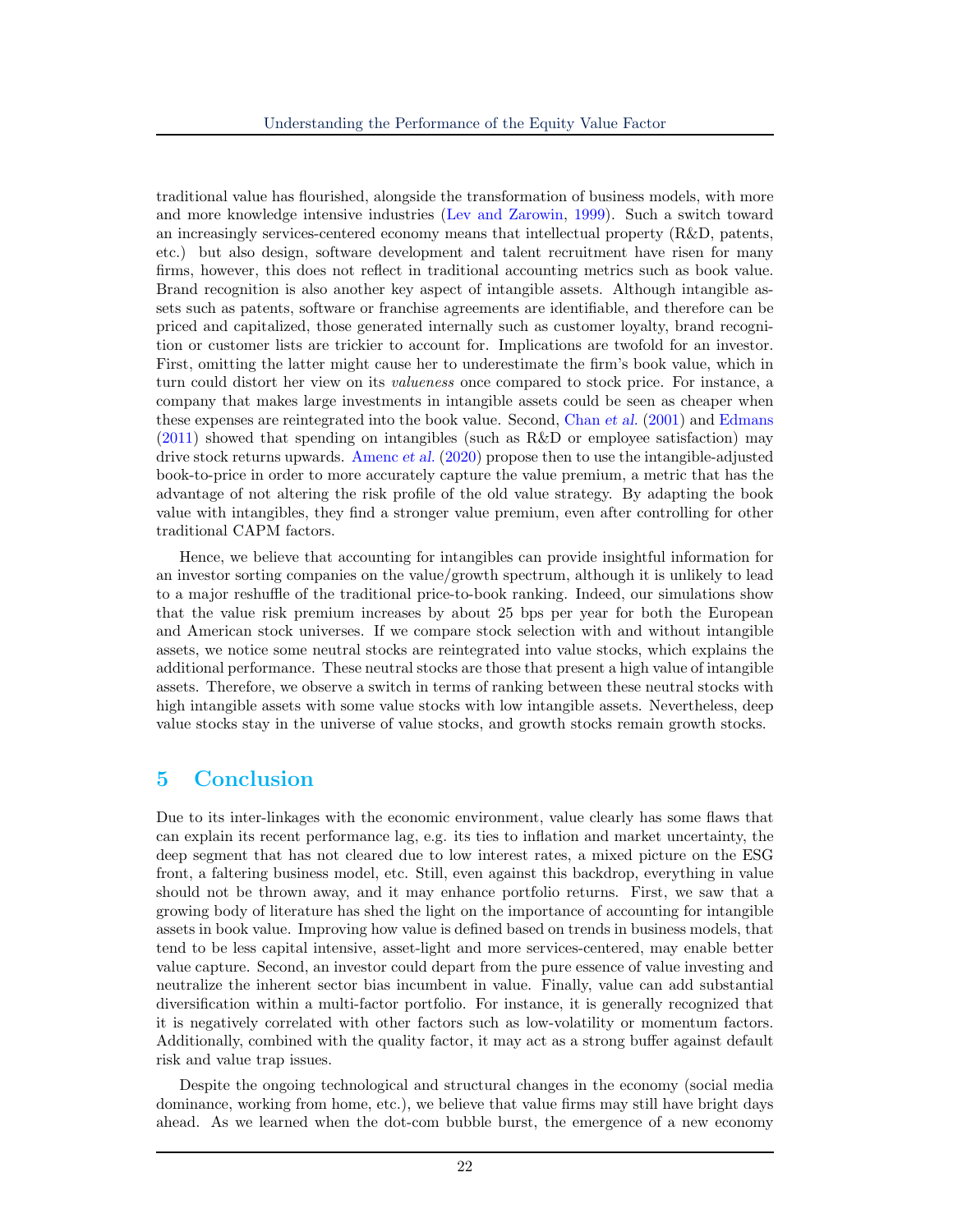(increasingly widespread internet use at this time) does not mean that companies operating in this trendy sector will enjoy exponential earnings in the long term nor that they will all survive. We also learned that these firms can be genuinely over-valued. Additionally, this shift towards teleworking technologies and increased social media presence has been partially forced by the COVID-19 pandemic and therefore their momentum may fade out once the health crisis is over, and the sector has streamlined. In October 2020, the American Congress raised doubts about the impact of the FAANG monopoly on consumers. It was quickly followed in December by the European Commission, which is keen to prevent anticompetitive practices. Future legislation imposed on tech leaders could be a catalyst for the much-awaited value rally.

We have seen that a brightening of the economic outlook, as illustrated in November 2020 by the hopes placed in the COVID-19 vaccines, can cause strong value rallies. Although an improved economic outlook is usually accompanied by rising interest rates, considering the current monetary stance adopted by the major central banks, we argue that this transition channel may not be as effective as in the past. However, we also think that today is different than yesterday. We have not experienced equivalent low rate levels for such a prolonged period. In addition, the fact that governments are starting a massive fiscal stimulus push may bolster inflation expectations upward, which should benefit value sectors such as Banking, Energy or Industrials. Improvements in consumer and business confidence would also push in that direction. The low-rate environment may have become the new normal, but governments taking over with an unprecedented spending boost, if it materializes by fueling inflation expectations, could be real a game changer for value.

Nevertheless, the negative performance of the value risk factor over the last 10 years should encourage caution about its future performance. From an ex-post point of view, we can always find reasons to explain this underperformance. From an ex-ante point of view, we can also find arguments to support the value risk premium. For some years, many professionals and academics have predicted a new golden age for value investing, but it has been slow to arrive. Moreover, the new value risk factor may be very different from the value risk factor of the 2000s, which was perceived as a long-term reversal bet or a sector long/short strategy. The empirical structural relationships between value investing and economic factors must fit in with the new trends of financial markets because of trading facilities, ESG investing and the digitalization of the economy. Moreover, computing the value of a stock by using fundamental data that are easily accessible to everybody may be a challenge, and perhaps requires more reactive alternative data.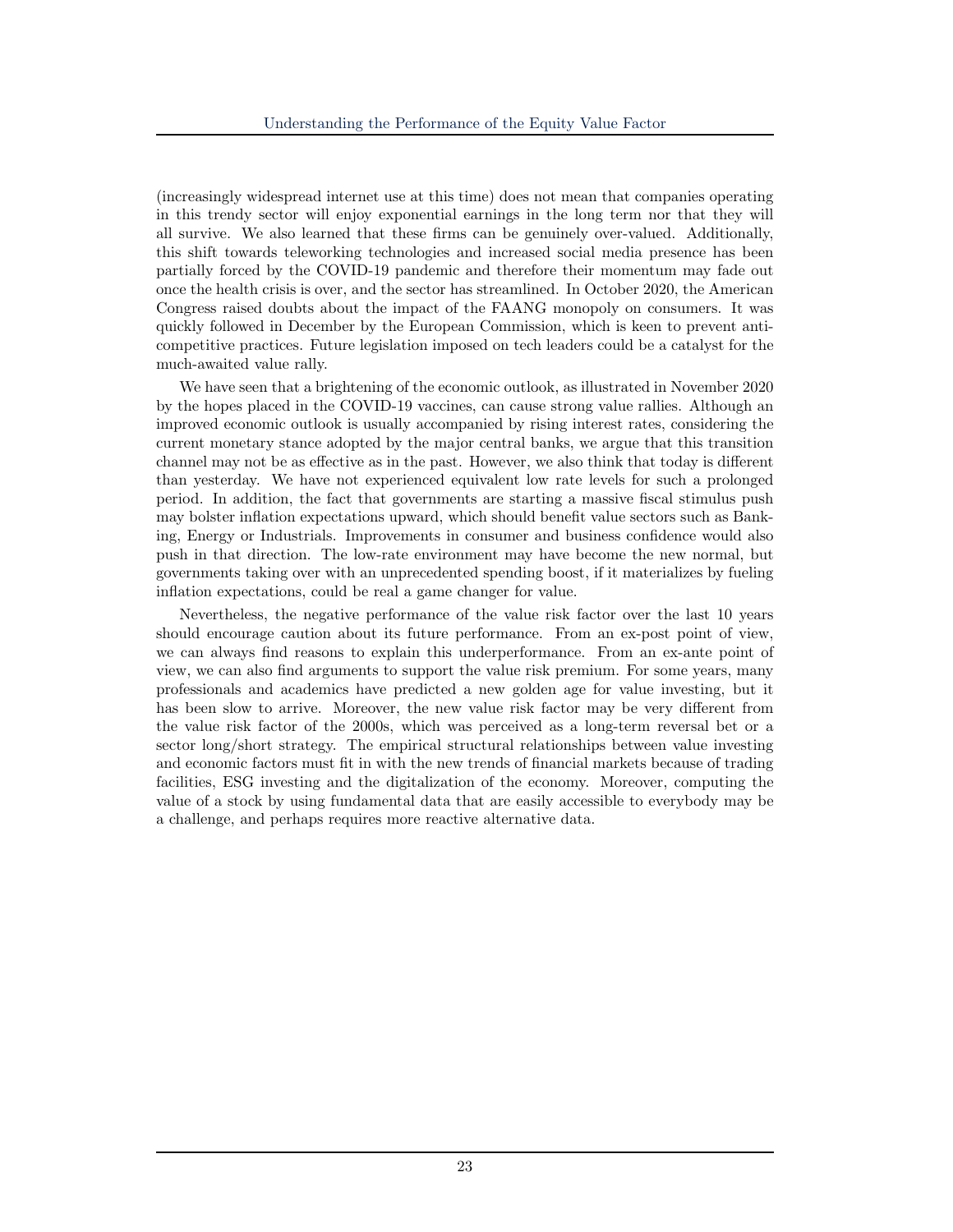## References

- <span id="page-24-16"></span>AMENC, N., GOLTZ, F., and LUYTEN, B. (2020), Intangible Capital and the Value Factor: Has Your Value Definition Just Expired?, Journal of Portfolio Management, 46(7), pp. 83-99.
- <span id="page-24-1"></span>Basu, S. (1983), The Relationship between Earnings' Yield, Market Value and Return for NYSE Common Stocks: Further Evidence, Journal of Financial Economics, 12(1), pp. 129-156.
- <span id="page-24-13"></span>Bauman, W.S., Conover, C.M., and Miller, R.E. (1998), Growth versus Value and Large-cap versus Small-cap Stocks in International Markets, Financial Analysts Journal, 54(2), pp. 75-89.
- <span id="page-24-12"></span>Banz, R.W. (1981), The Relationship between Return and Market Value of Common Stocks, Journal of Financial Economics, 9(1), pp. 3-18.
- <span id="page-24-9"></span>Campbell, J.Y., and Vuolteenaho, T. (2004), Bad Beta, Good Beta, American Economic Review, 94(5), pp. 1249-1275.
- <span id="page-24-4"></span>Chan, L.K.C., Hamao, Y., and Lakonishok, J. (1991), Fundamentals and Stock Returns in Japan, Journal of Finance, 46(5), pp. 1739-1764.
- <span id="page-24-14"></span>Chan, L.K.C., Lakonishok, J., and Sougiannis, T. (2001), The Stock Market Valuation of Research and Development Expenditures, Journal of Finance, 56(6), pp. 2431-2456.
- <span id="page-24-10"></span>Chen, N.F., and Zhang, F. (1998), Risk and Return of Value Stocks, Journal of Business, 71(4), pp. 501-535.
- <span id="page-24-8"></span>Chordia, T., Roll, R., and Subrahmanyam, A. (2001), Market Liquidity and Trading Activity, Journal of Finance, 56(2), pp. 501-530.
- <span id="page-24-11"></span>DICHEV, I.D. (1998), Is the Risk of Bankruptcy a Systematic Risk?, Journal of Finance, 53(3), pp. 1131-1147.
- <span id="page-24-7"></span>DREI, A., LE GUENEDAL, T., LEPETIT, F., MORTIER, V., RONCALLI, T., and SEKINE, T. (2019), ESG Investing in Recent Years: New Insights from Old Challenges, SSRN, <www.ssrn.com/abstract=3683469>.
- <span id="page-24-15"></span>Edmans, A. (2011), Does the Stock Market Fully Value Intangibles? Employee Satisfaction and Equity Prices. Journal of Financial Economics, 101(3),pp. 621-640.
- <span id="page-24-2"></span>FAMA, E.F., and FRENCH, K.R. (1992), The Cross-section of Expected Stock Returns, Journal of Finance, 47(2), pp. 427-465.
- <span id="page-24-3"></span>Fama, E.F., and French, K.R. (1993), Common Risk Factors in the Returns on Stocks and Bonds, Journal of Financial Economics, 33(1), pp. 3-56.
- <span id="page-24-5"></span>Fama, E.F., and French, K.R. (1998), Value versus Growth: The International Evidence, Journal of Finance, 53(6), pp. 1975-1999.
- <span id="page-24-6"></span>FAMA, E.F., and FRENCH, K.R. (2020), The Value Premium, SSRN, [www.ssrn.com/](www.ssrn.com/abstract=3525096) [abstract=3525096](www.ssrn.com/abstract=3525096).
- <span id="page-24-0"></span>GRAHAM, B., and DODD, D.L. (1934), Security Analysis, Whittlesey House, New York (sixth edition, 2008, McGraw-Hill).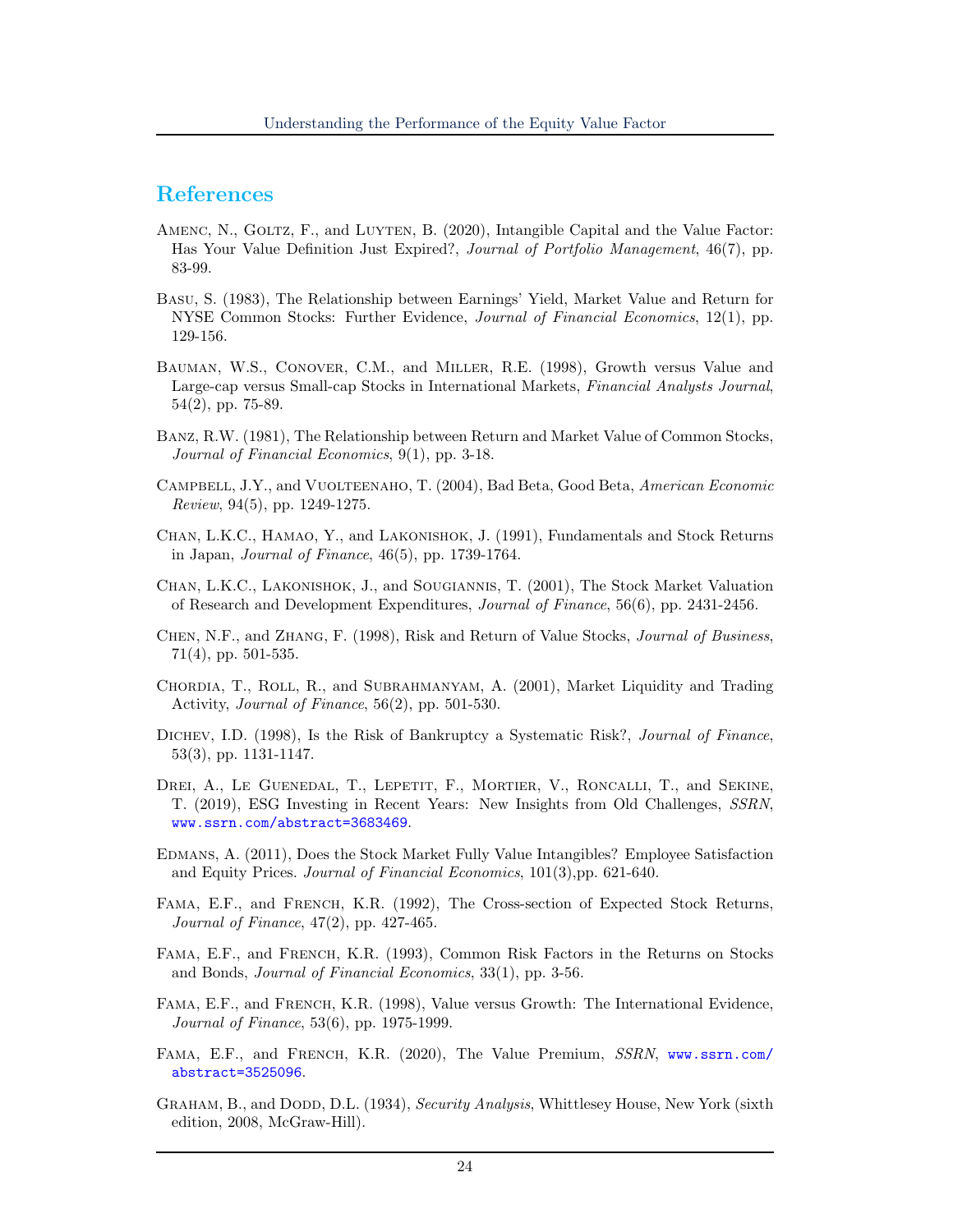- <span id="page-25-6"></span>Griffin, J.M., and Lemmon, M.L. (2002), Book-to-market Equity, Distress Risk, and Stock Returns, Journal of Finance, 57(5), pp. 2317-2336.
- <span id="page-25-2"></span>Grinblatt, M., Titman, S., and Wermers, R. (1995), Momentum Investment Strategies, Portfolio Performance, and Herding: A Study of Mutual Fund Behavior, American Economic Review, 85(5), pp. 1088-1105.
- <span id="page-25-1"></span>Jegadeesh, N., and Titman, S. (1993), Returns to Buying Winners and Selling Losers: Implications for Stock Market Efficiency, Journal of Finance, 48(1), pp. 65-91.
- <span id="page-25-0"></span>Lakonishok, J., Shleifer, A., and Vishny, R.W. (1994), Contrarian Investment, Extrapolation, and Risk, Journal of Finance, 49(5), pp. 1541-1578.
- Lev, B., and Srivastava, A. (2019), Explaining the Recent Failure of Value Investing, SSRN, <www.ssrn.com/abstract=3442539>.
- <span id="page-25-9"></span>Lev, B., and Zarowin, P. (1999), The Boundaries of Financial Reporting and How to Extend Them, Journal of Accounting research, 37(2), pp. 353-385.
- <span id="page-25-3"></span>Roncalli, T. (2017), Alternative Risk Premia: What Do We Know?, in Jurczenko, E. (Ed.), Factor Investing and Alternative Risk Premia, ISTE Press – Elsevier, pp. 227-264.
- <span id="page-25-7"></span>RONCALLI, T., LE GUENEDAL, T., LEPETIT, F., RONCALLI, T., and SEKINE, T. (2020), Measuring and Managing Carbon Risk in Investment Portfolios, SSRN, [www.ssrn.com/](www.ssrn.com/abstract=3681266) [abstract=3681266](www.ssrn.com/abstract=3681266).
- <span id="page-25-8"></span>RONCALLI, T., LE GUENEDAL, T., LEPETIT, F., RONCALLI, T., and SEKINE, T. (2021), The Market Measure of Carbon Risk and its Impact on the Minimum Variance Portfolio, SSRN, <www.ssrn.com/abstract=3772707>.
- <span id="page-25-4"></span>SCHRÖDER, D., and ESTERER, F. (2011), A New Measure of Equity and Cash Flow Duration: The Duration-based Explanation of the Value Premium Revisited, Journal of Money, Credit and Banking, 48(5), 857-900.
- <span id="page-25-5"></span>STAGNOL, L., and TAILLARDAT, B. (2017), Analysing the Exposure of Low-Volatility Equity Strategies to Interest Rates, SSRN, <www.ssrn.com/abstract=3074763>.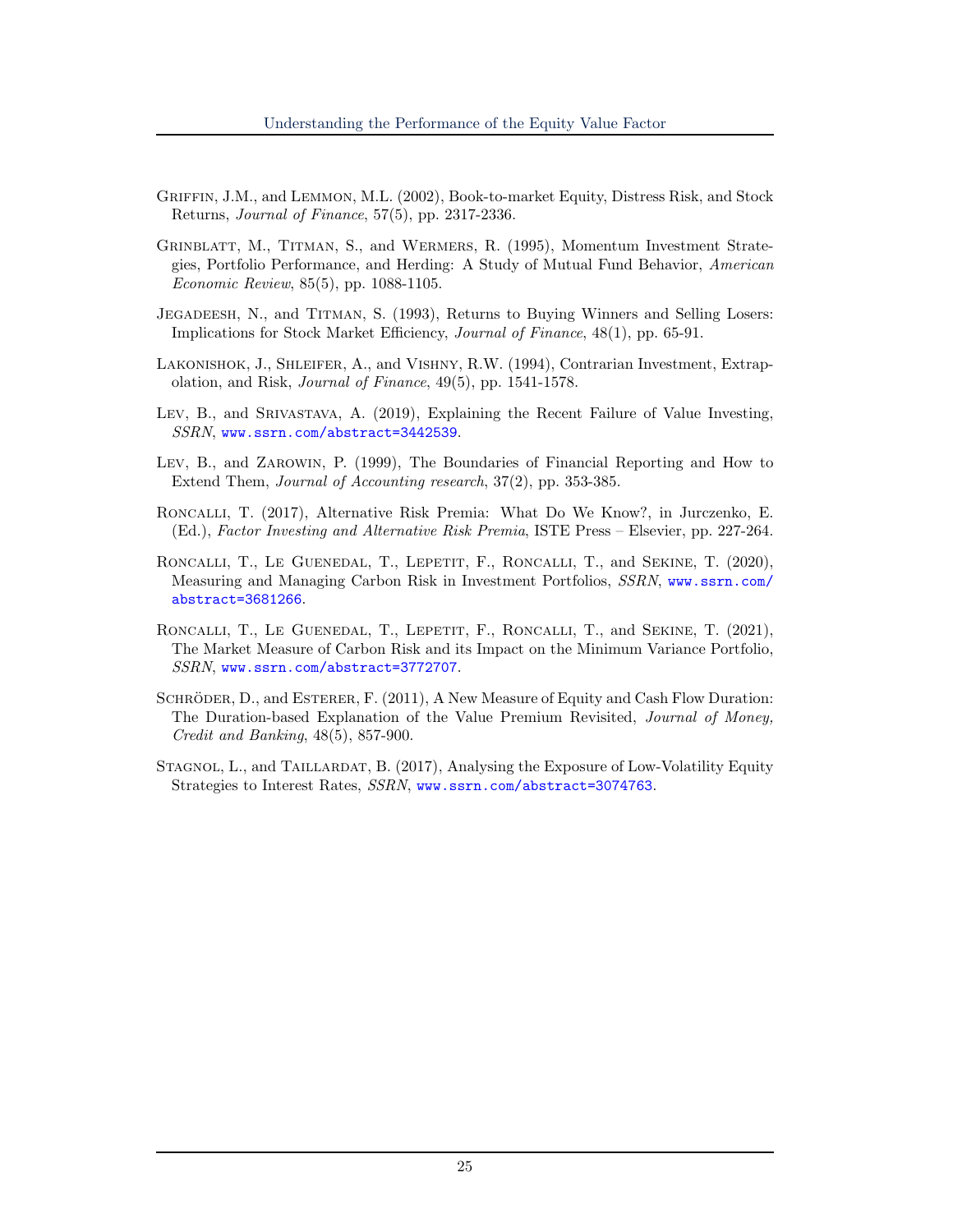# A Appendix

## <span id="page-26-1"></span><span id="page-26-0"></span>A.1 Additional results



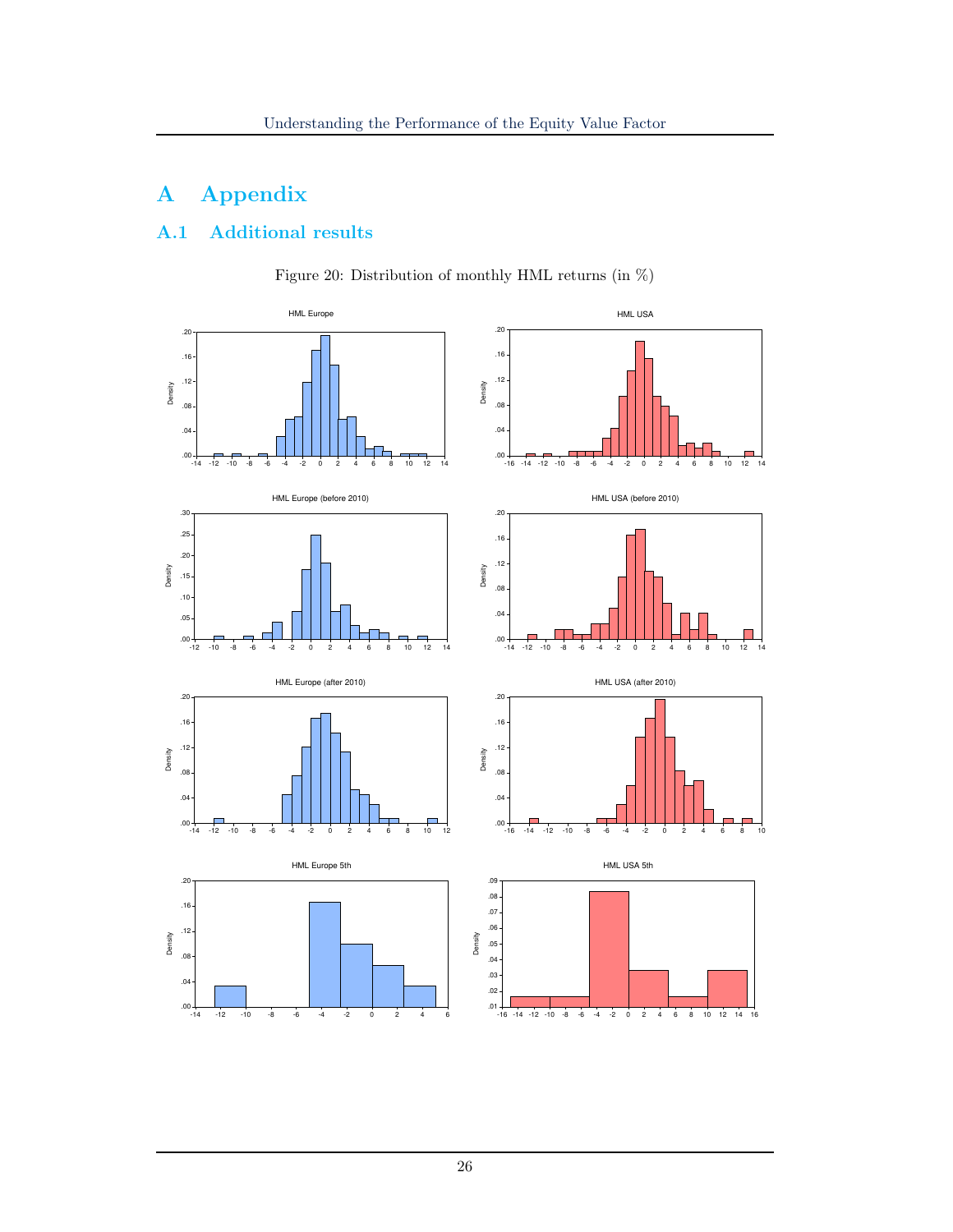<span id="page-27-0"></span>

Figure 21: Distribution of deep value monthly returns (in %)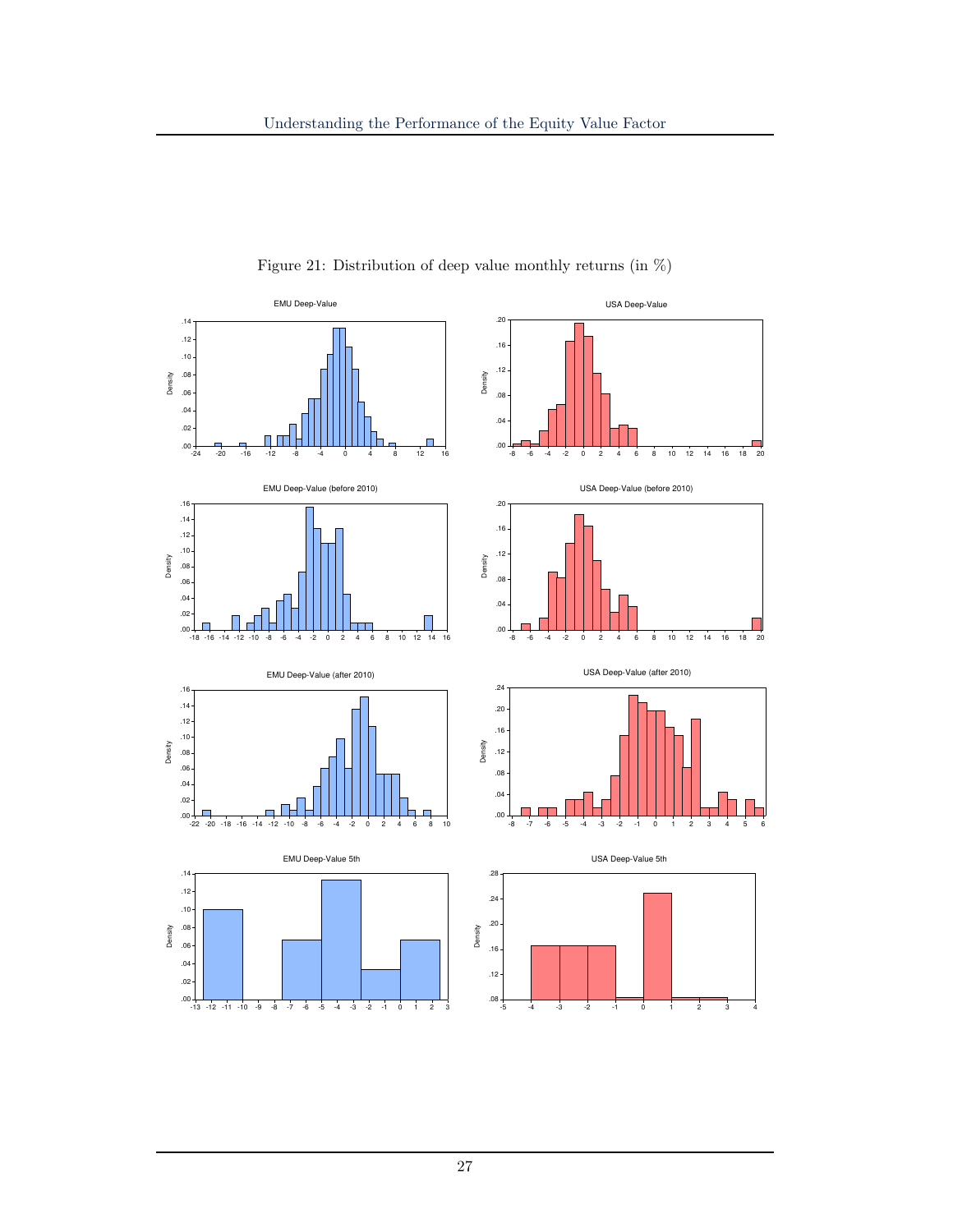<span id="page-28-0"></span>

Figure 22: Boxplots of MSCI EMU constituents' book-to-market

Figure 23: Boxplots of MSCI USA constituents' book-to-market

<span id="page-28-1"></span>

Figure 24: MSCI indexes sectors composition (in %) - Capitalization weighted

<span id="page-28-2"></span>